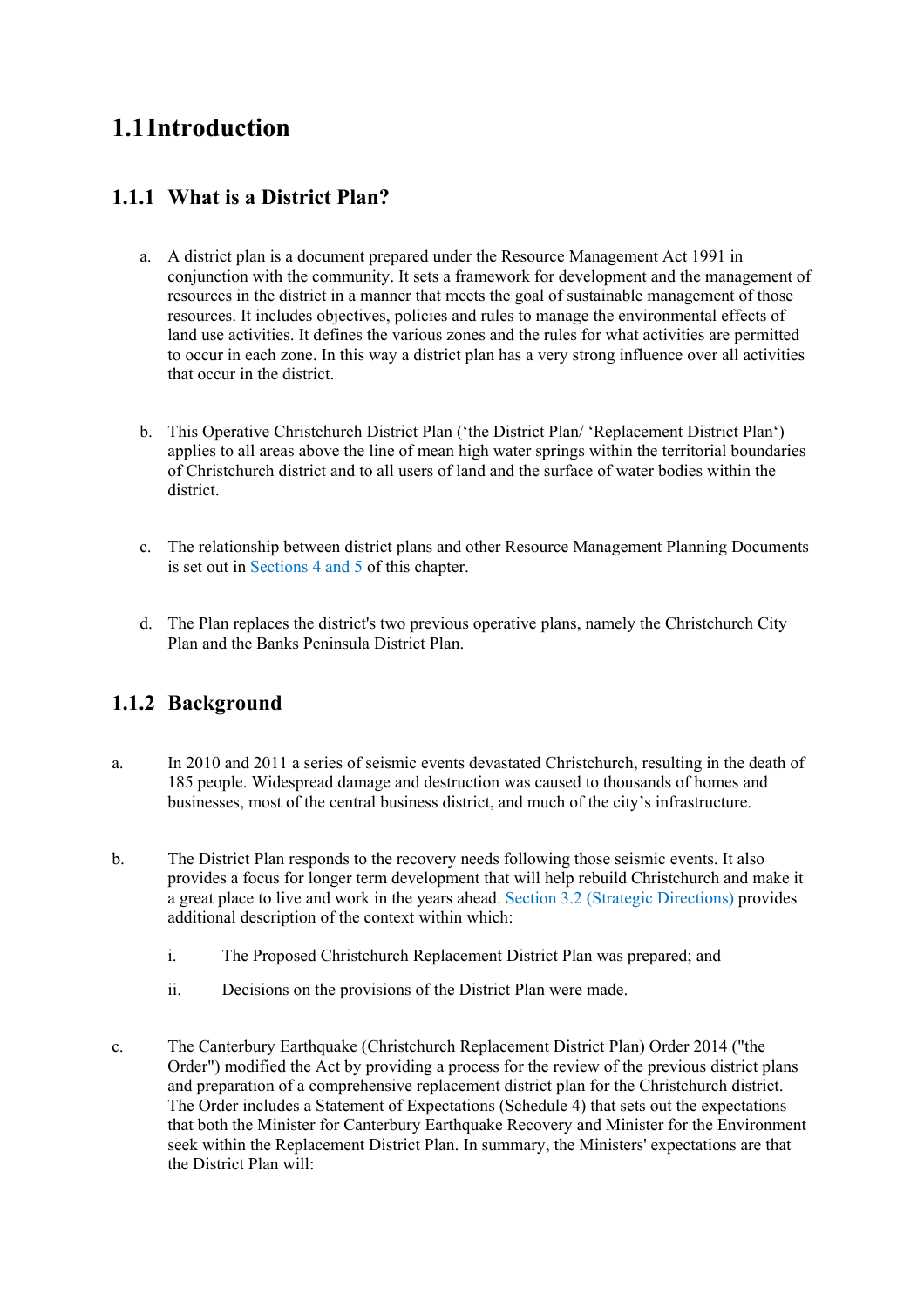- i. reduce significantly the reliance on the resource consent process, along with reduction in development controls, design standards and notification/written approvals;
- ii. clearly state the intended outcomes in objectives and policies;
- iii. provide for the effective functioning of the urban environment;
- iv. facilitate an increase in the supply of housing;
- v. ensure sufficient and suitable land is provided for commercial, industrial and residential activities;
- vi. provide for a range of temporary and construction activities;
- vii. set out transitional provisions for temporary activities;
- viii. avoid or mitigate natural hazards; and
- ix. use clear, concise language and be easy to use.
- d. Because of the need to facilitate the recovery, the Council, in consultation with its key statutory partners, decided to prepare the District Plan in three stages. The first stage dealt with all or part of those chapters most directly related to earthquake recovery. These are:
	- i. Strategic Directions
	- ii. Residential
	- iii. Commercial
	- iv. Industrial
	- v. Transport
	- vi. Contaminated Land
	- vii. Subdivision, Development and Earthworks
	- viii. Natural Hazards
- e. The second and third stages of notification dealt with the remaining proposals for the Replacement District Plan.
- f. Many of the wide range of issues identified in the District Plan are also managed and influenced to some degree by other organisations, including through their planning documents. A collaborative partnership approach was taken to the drafting of the Plan. This included the Council, Canterbury Regional Council, Canterbury Earthquake Recovery Authority, New Zealand Transport Agency, Te Rūnanga o Ngāi Tahu, and the adjoining Selwyn and Waimakariri District Councils. This process ensured that the Plan is consistent with and gives effect to the relevant statutory plans and documents, and integrates with the responsibilities of other affected organisations.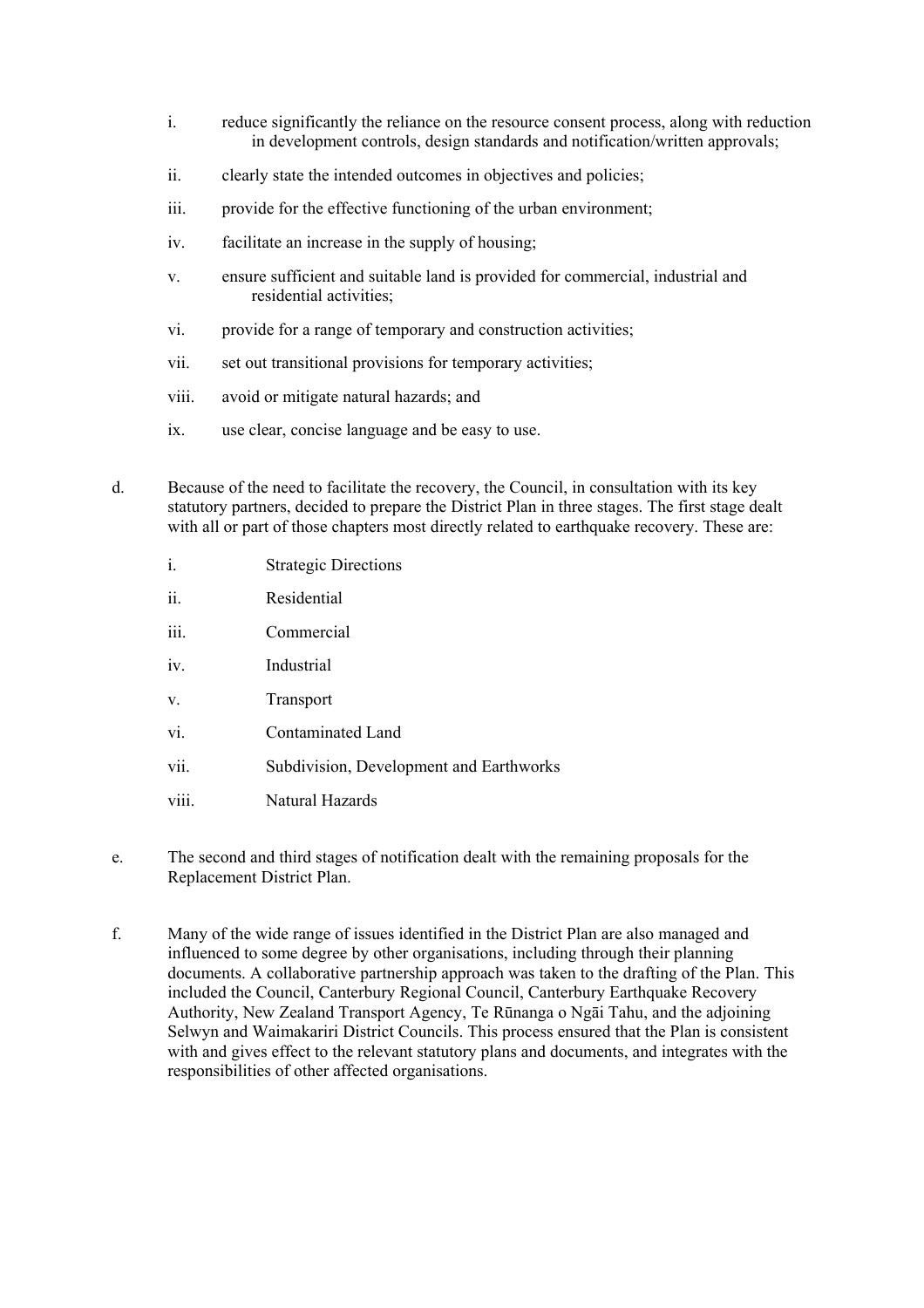## **1.2 Ngāi Tahu mana whenua**

### **1.2.1 Explanation of Ngāi Tahu Values and Terms**

a. The Ngāi Tahu framework for managing natural resources originated from a distinct Polynesian world view which acknowledges that people are part of the world around them and not masters of it. It then evolved and developed through more than 40 generations of collective experience in Te Waipounamu (South Island). The following description of terms when considered as a whole, outlines the core tenets of that framework for Ngāi Tahu. Some of the terms are used in the District Plan and their description will assist in understanding and administering the District Plan provisions.

### **1.2.2 Customary purposes or uses**

a. The expression of many of the concepts and values described in other terms occurs through customary uses of freshwater, land and associated natural resources, and maintaining a physical and spiritual connection to that land, water body or other resource. Mahinga kai is a common customary use, but other uses include access to waipuna (springs) or water bodies for rituals such as baptism, to exercise customary authority and to maintain ahi kā roa (continuous occupation) and mana whenua status.

### **1.2.3 Customary access**

a. Customary access is a term used in some of the provisions of this District plan. It describes the provision for access of mana whenua to or along water bodies and other sites of cultural significance for customary purposes or to carry out customary uses.

### **1.2.4 Kaitiaki**

a. Traditionally, kaitiaki were the non-human guardians of the environment (e.g. birds, animals, fish and reptiles) which, in effect, communicated the relative health and vitality of their respective environments to local tohunga (experts) and rangatira (leaders) who were responsible for interpreting the 'signs' and making decisions accordingly. In essence, there is no real difference to scientific practices of today, which continue to use specific indicator species and observe their behaviours to measure the state of the environment.

### **1.2.5 Kaitiakitanga**

- a. Kaitiakitanga is the inherited responsibility of mana whenua to manage the environment and natural resources within their takiwā (area of customary authority), in accordance with Ngāi Tahu resource management traditions. The responsibility of those exercising kaitiakitanga is twofold:
	- i. first, the aim of protecting the mauri of the resource; and
	- ii. second, there is a duty to leave the environment and natural resources for successive generations in as good or a better state than currently.

### **1.2.6 Ki Uta Ki Tai**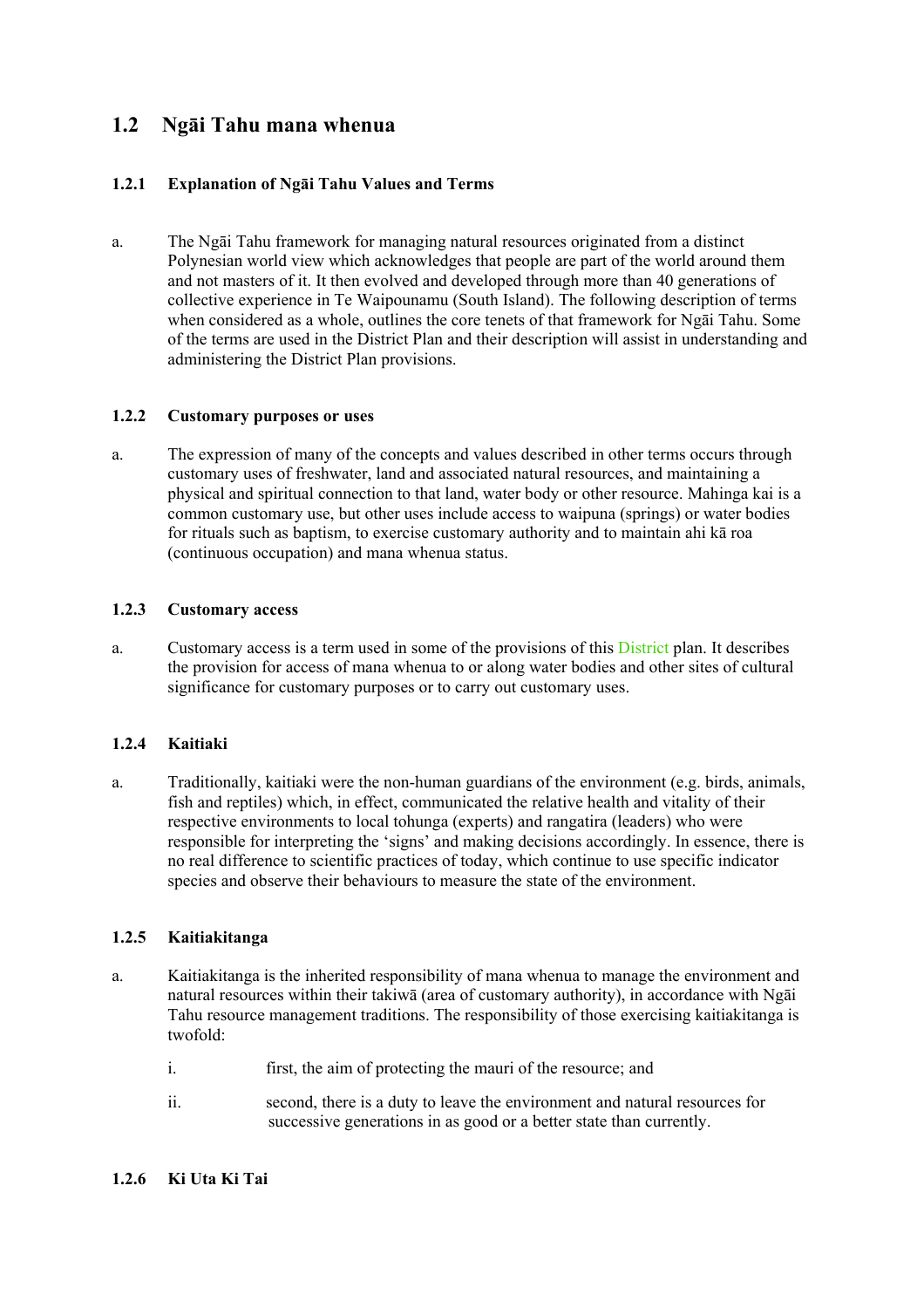a. The principle of Ki Uta Ki Tai (from mountains to sea) reflects the holistic nature of traditional resource management, particularly the inter-dependent nature and function of the various elements of the environment within a catchment.

> Mauri ora ana te wai, kirimaia ai te kai, ki uta ki tai Quality water flowing, abundant foods growing, mountains to sea.

### **1.2.7 Mahinga Kai**

a. The Ngāi Tahu Claims Settlement Act 1998 describes mahinga kai as "the customary gathering of food and natural materials and the places where those resources are gathered." Mahinga kai is central to Ngāi Tahu culture, identity and relationship with the landscapes and waterways of Christchurch and all of Te Waipounamu.

### **1.2.8 Mana whenua**

a. The term mana whenua describes the customary authority given to whānau or hapū within a takiwā to make decisions concerning the resources and people in that takiwā in accordance with Ngāi Tahu resource management traditions. Mana whenua can also be used as a term to describe those who hold that authority. Mana (respect, standing, authority) is derived from and passed on via whakapapa and is protected and secured through continued occupation of ancestral lands (ahi kā roa), the continued use of resources (eg mahinga kai) and the protection of the mauri of resources and the environment — Mō tātou, ā, mō kā uri ā murī ake nei.

### **1.2.9 Mātaitai and Taiapure**

a. Since settlement, Ngāi Tahu have also established a number of customary fisheries protection areas (i.e. mātaitai and taiapure) under the Fisheries Act 1996 and the Fisheries (South Island Customary Fishing) Regulations 1999. The intent of these legislative mechanisms is to give effect to the obligations stated in the Treaty of Waitangi Fisheries Claims Settlement Act 1992 and enable Tangata Tiaki (i.e. local Ngāi Tahu fisheries managers) to exercise greater rangatiratanga over customary fishing grounds.

### **1.2.10 Mauri**

- a. Mauri is often described as the 'life force' or 'life principle' of any given place or being. It can also be understood as a measure or an expression of the health and vitality of that place or being. The notion embodies Ngāi Tahu's understanding that there are both physical and metaphysical elements to life and that both are essential to our overall wellbeing.
- b. It also associates the human condition with the state of the world around it. Mauri, therefore, is central to kaitiakitanga; that is, the processes and practices of active protection and responsibility by mana whenua for the natural and physical resources of the takiwā.
- c. Mauri can change either naturally or through intervention and Ngāi Tahu use both physical and spiritual indicators to assess its relative strength. Physical indicators include, but are not limited to, the presence and abundance of mahinga kai fit for consumption or cultural purpose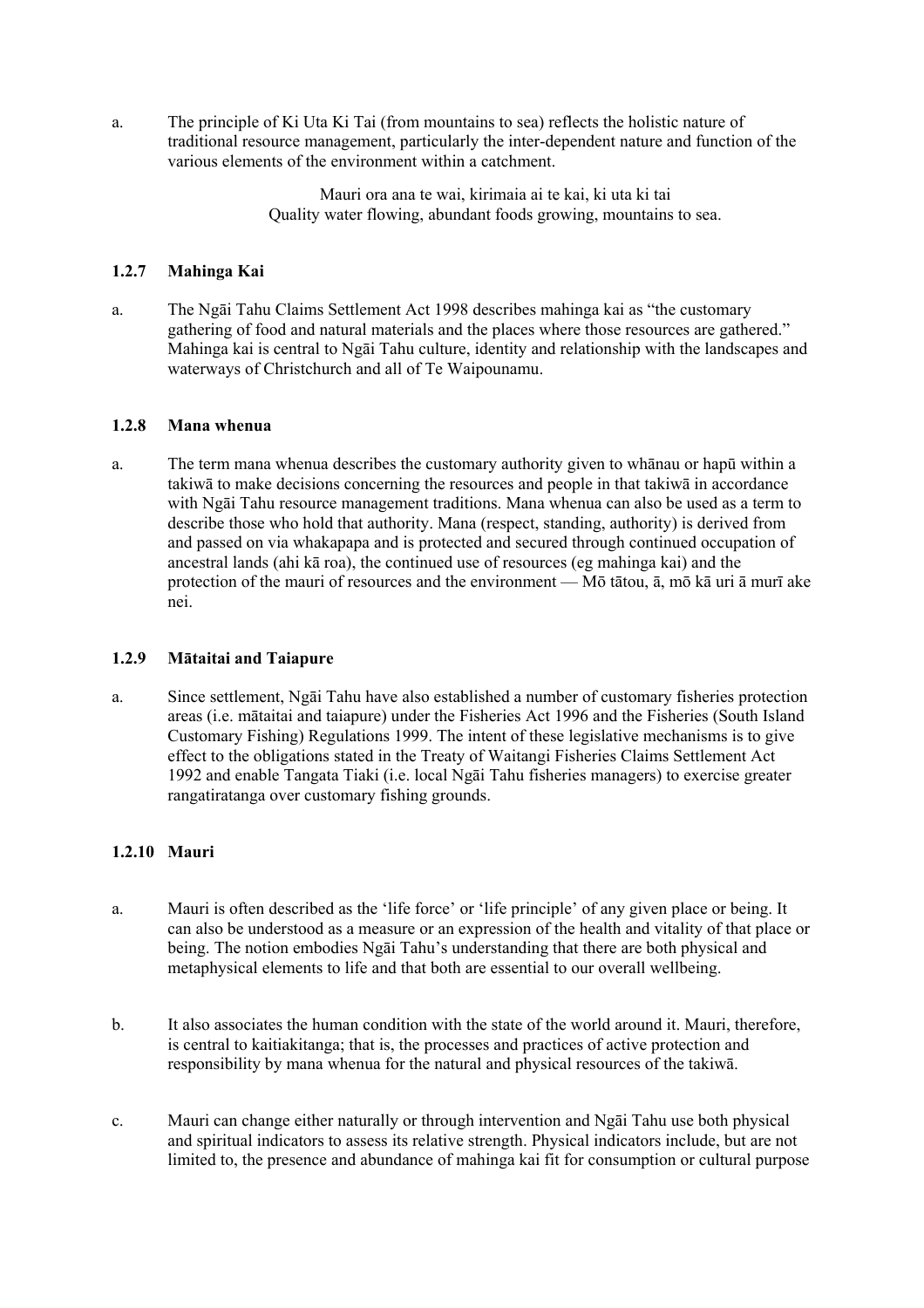(e.g. disease free bull-kelp that can be used for the long-term storage of preserved foods). Spiritual indicators are the kaitiaki referred to in the explanation of this term.

d. They are often recalled in kōrero pūrākau (oral traditions) to explain the intrinsic connection between the physical and metaphysical realms of our world.

### **1.2.11 Nohoanga**

a. Traditional nohoanga (seasonal 'camp' sites) were found throughout Te Waipounamu, giving Ngāi Tahu access to mahinga kai from season to season. Their value was recognised in the Canterbury Purchase Agreement (Kemp's Deed) 1848 which reserved and protected both nohoanga and mahinga kai for the present and future needs of Ngāi Tahu whānau in Canterbury. The Ngāi Tahu Claims Settlement Act 1998 identifies 72 traditional nohoanga sites throughout the Ngāi Tahu takiwā, providing tribal members with temporary rights to occupy.

### **1.2.12 Rāhui**

- a. A rāhui is a temporary prohibition placed on an area or resource as either:
	- i. a conservation measure; or
	- ii. a means of social and political control.
- b. With respect to the former, a rāhui will effectively separate people from any 'polluted' area of land or water, preventing the ability to harvest potentially contaminated products from these areas. Rāhui are initiated by someone of rank and were placed and lifted with appropriate karakia (ceremony) by a tohunga (expert).

### **1.2.13 Sites of Ngāi Tahu Cultural Significance**

- a. For Ngāi Tahu whānau all of the greater Christchurch Area is regarded as ancestral land and Ngāi Tahu has interests in the management of all natural resources in the takiwā. Within this area there are sites and places which were used more prominently for settlement and mahinga kai. Some of these areas are classified, scheduled and mapped in this District Plan as Wāhi Tapu / Wāhi Taonga; Ngā Tūranga Tūpuna; or Ngā Wai. The list is not comprehensive (sometimes Nga Rūnanga prefer not to disclose sites), but reflects where Ngāi Tahu whanau consider that the interests of protecting areas, outweigh potential risks from their identification. Wāhi Tapu/Wāhi Taonga, Nga Tūranga Tupuna, and Ngā Wai, are all sites of Ngāi Tahu cultural significance.
- b. Of the sites that are classified, scheduled and mapped in this plan:
	- i. Wāhi Tapu/Wāhi Taonga includes places that are considered by Ngāi Tahu to be wāhi tapu and/or wāhi taonga. In some instances the precise location of sacred places may not be disclosed by whanau (silent files), and in other instances the site is drawn around a specific archaeological survey.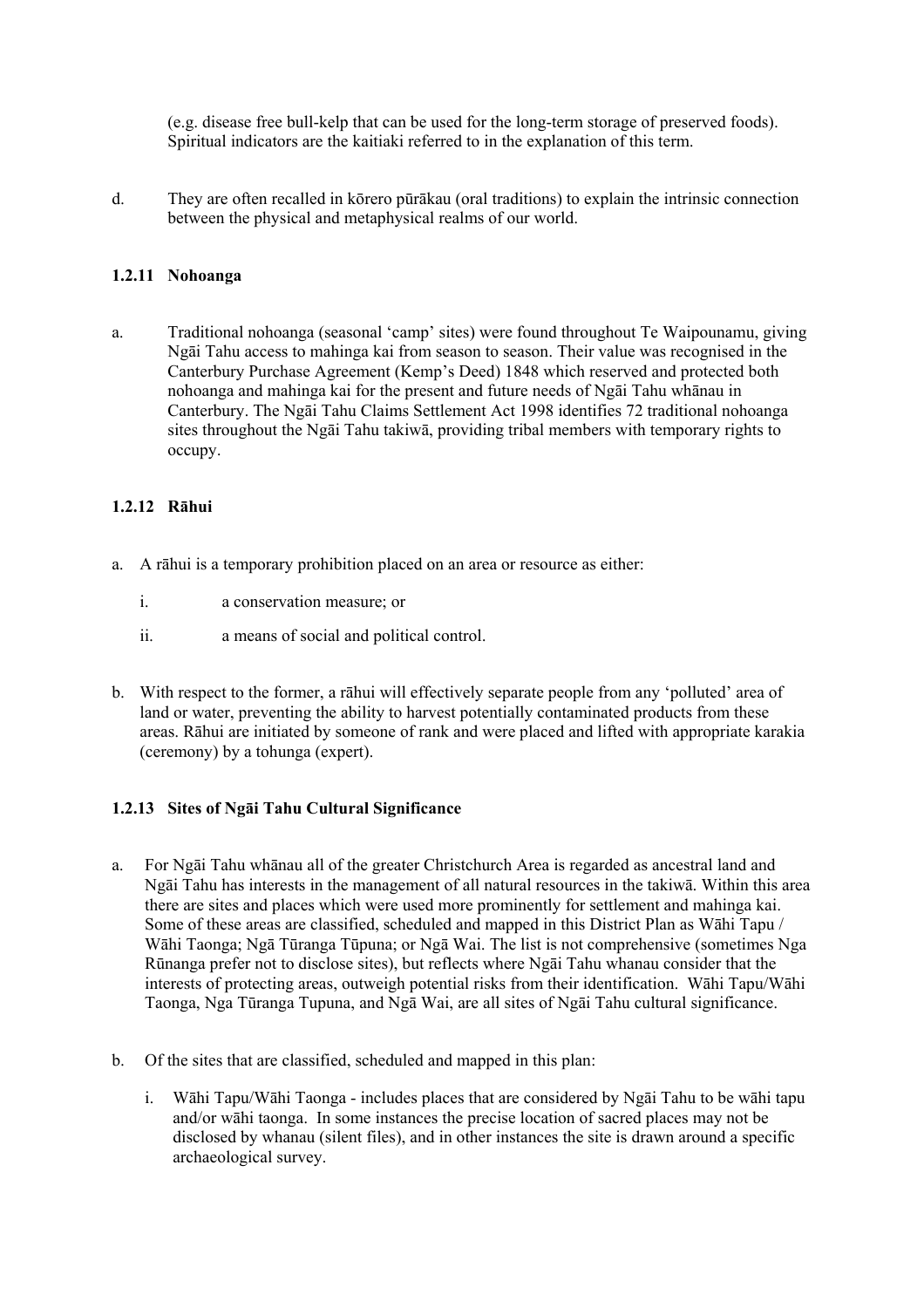- ii. Mahaanui Iwi Management Plan Silent Files and Kaitōrete Spit includes places that are considered by Ngāi Tahu to be wāhi tapu and/or wāhi taonga. In some instances the precise location of sacred places may not be disclosed by whanau (silent files). Kaitōrete Spit is known to contain a high number of archaeological sites.
- iii. Ngā Tūranga Tūpuna places of settlement or occupation in the past. These are areas or landscapes of Ngāi Tahu cultural significance. There is not usually known physical features on the sites to be protected, (however, there may be archaeological sites) but there is an opportunity to incorporate Ngāi Tahu history and values into the development or redevelopment of these areas.
- iv. Ngā Wai selected water bodies and their margins, including wetlands, waipuna (springs) and coastal waters which are significant areas of mahinga kai or other customary use for Ngāi Tahu. Ngā Wai sites include Te Tai o Mahaanui – the coastal marine area of Te Pātaka o Rākaihautū/Banks Peninsula and Wairewa/Lake Forsyth – both areas listed as areas of statutory acknowledgement in the Ngai Tahu Claims Settlement Act 1998.
- c. Some areas may be shown as Ngā Tūranga Tūpuna and include Wāhi Tapu / Wāhi Taonga or Ngā Wai sites within them. In that instance, the values of both classifications need to be considered.

### **1.2.14 Wāhi Tapu and Wāhi Taonga**

- a.Wāhi tapu are places of particular significance that have been imbued with an element of sacredness or restriction (tapu) following a certain event or circumstance (e.g. death). Wāhi tapu sites are treated according to local customs (tikanga and kawa) that seek to ensure that the tapu nature of those sites is respected. Of all wāhi tapu, urupā (burial sites) are considered to be the most significant.
- b.Wāhi taonga are "places treasured" due to their high intrinsic values and critical role they have in maintaining a balanced and robust ecosystem (e.g. spawning grounds for fish, nesting areas for birds and fresh water springs). They are prized because of their capacity to shape and sustain the quality of life experience and provide for the needs of present and future generations.

### **1.2.15 Whakapapa**

a.Whakapapa (genealogy) is the central pillar of the mana whenua framework, setting out and effectively explaining the relationships between the various elements of the world around us, including human beings.

### **1.2.16 Wakawaka**

a.Access to mahinga kai was managed through the division of natural resources (lakes, rivers, islands, etc) into wakawaka, defined areas within which a particular whānau had exclusive rights to "work the food" (mahi ngā kai) and responsibilities to uphold the associated cultural values.

### **1.2.17 Te Tiriti o Waitangi/ Treaty of Waitangi**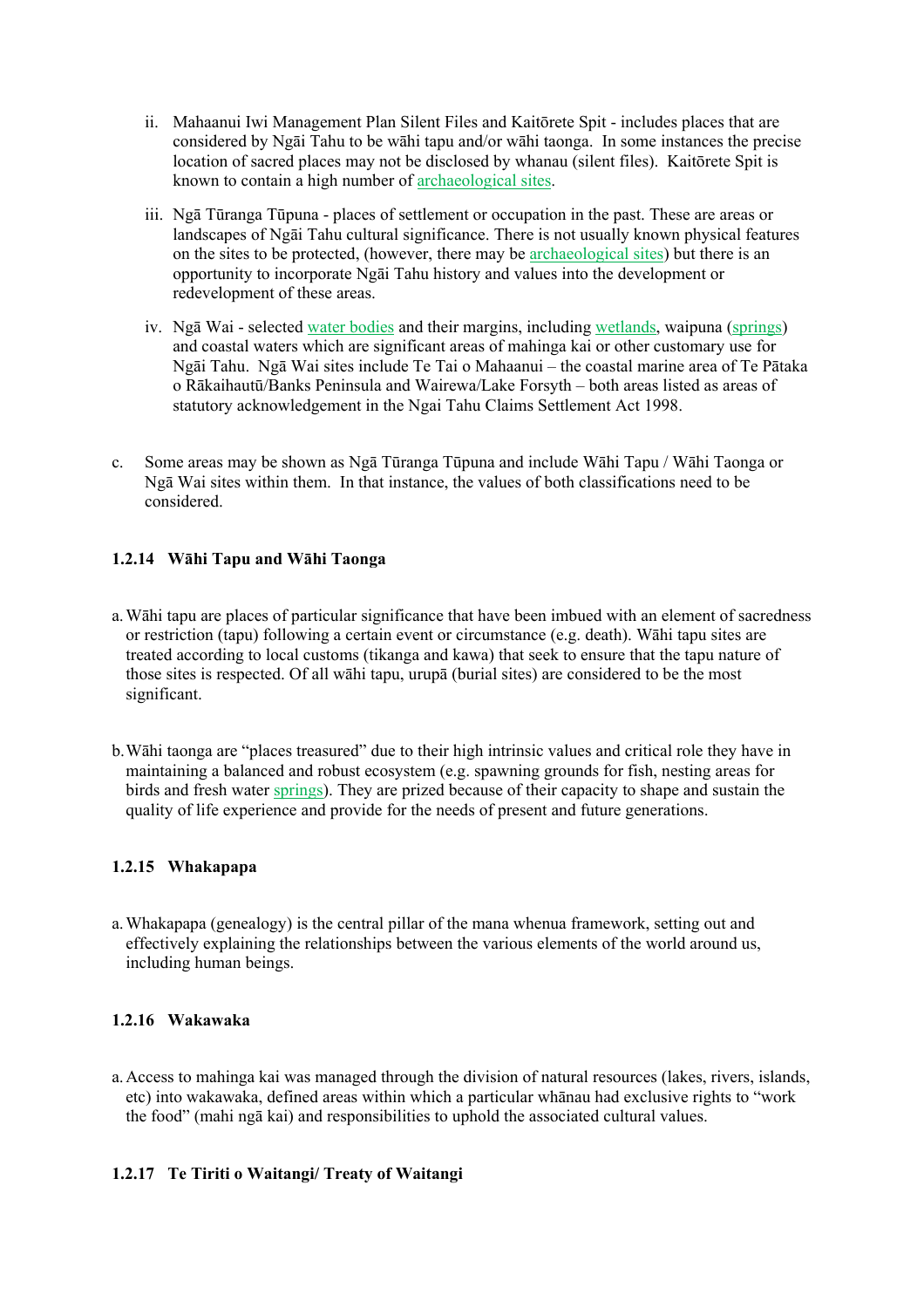- a. The Crown first recognised and provided for Ngāi Tahu mana whenua in 1840 with the signing of Te Tiriti o Waitangi ("Te Tiriti"). With respect to the right to exercise authority over natural resources, Article II of Te Tiriti states:
- b. English Text:

"Her Majesty the Queen of England confirms and guarantees to the Chiefs and Tribes of New Zealand and to the respective families and individuals thereof *the full exclusive and undisturbed possession of their Lands and Estates Forests Fisheries and other properties* which they may collectively or individually possess so long as it is their wish and desire to retain the same in their possession…" (emphasis added in italics).

c. Māori Text:

"Ko te Kuini o Ingarani ka wakarite ka wakaae ki Ngā Rangitira ki Ngā hapu – ki Ngā tangata katoa o Nu Tirani *te tino rangatiratanga o ratou wenua o ratou kainga me o ratou taonga katoa*…" (same emphasis added in italics).

d. Translation:

"The Queen of England agrees to protect the chiefs, the sub-tribes and all the people of New Zealand in *the unqualified exercise of their chieftainship over their lands, villages and all their treasures*..." (same emphasis added in italics).

- e. The legitimacy of Ngāi Tahu mana whenua in the South Island was reiterated through the contracts for sale and purchase of traditional Ngāi Tahu lands to the Crown from 1844 to 1864, including (within the Canterbury region):
	- i. The Canterbury Purchase 1848
	- ii. The Port Cooper Purchase 1849
	- iii. The Port Levy Purchase 1849
	- iv. The Akaroa Purchase 1856
	- v. The North Canterbury Purchase 1857
	- vi. The Kaikōura Purchase 1859
- f. In total, the Crown purchased around 34.5 million acres of Ngāi Tahu land (80% of the South Island and more than half of the land mass of NZ) for just over £14,750. While this amounted to less than a penny per acre, it was encumbered with a number of commitments that included setting aside 'adequate' reserves for the present and future needs of Ngāi Tahu.
- g. When considering Te Kerēme (the Ngāi Tahu Treaty Claim), the Waitangi Tribunal found that in acquiring this land the Crown had repeatedly breached its Treaty obligations and its actions left Ngāi Tahu with insufficient land to maintain its way of life and for the tribe to fully participate in subsequent economic development.
- h. Article II of Te Tiriti records the Crown's recognition and protection of rangatiratanga. For Ngāi Tahu, rangatiratanga includes the ability to exercise kaitiakitanga – an inherited obligation to manage and protect the natural resources within a tribal area, including land, waterways and springs, natural features, flora and fauna and wāhi tapu and taonga.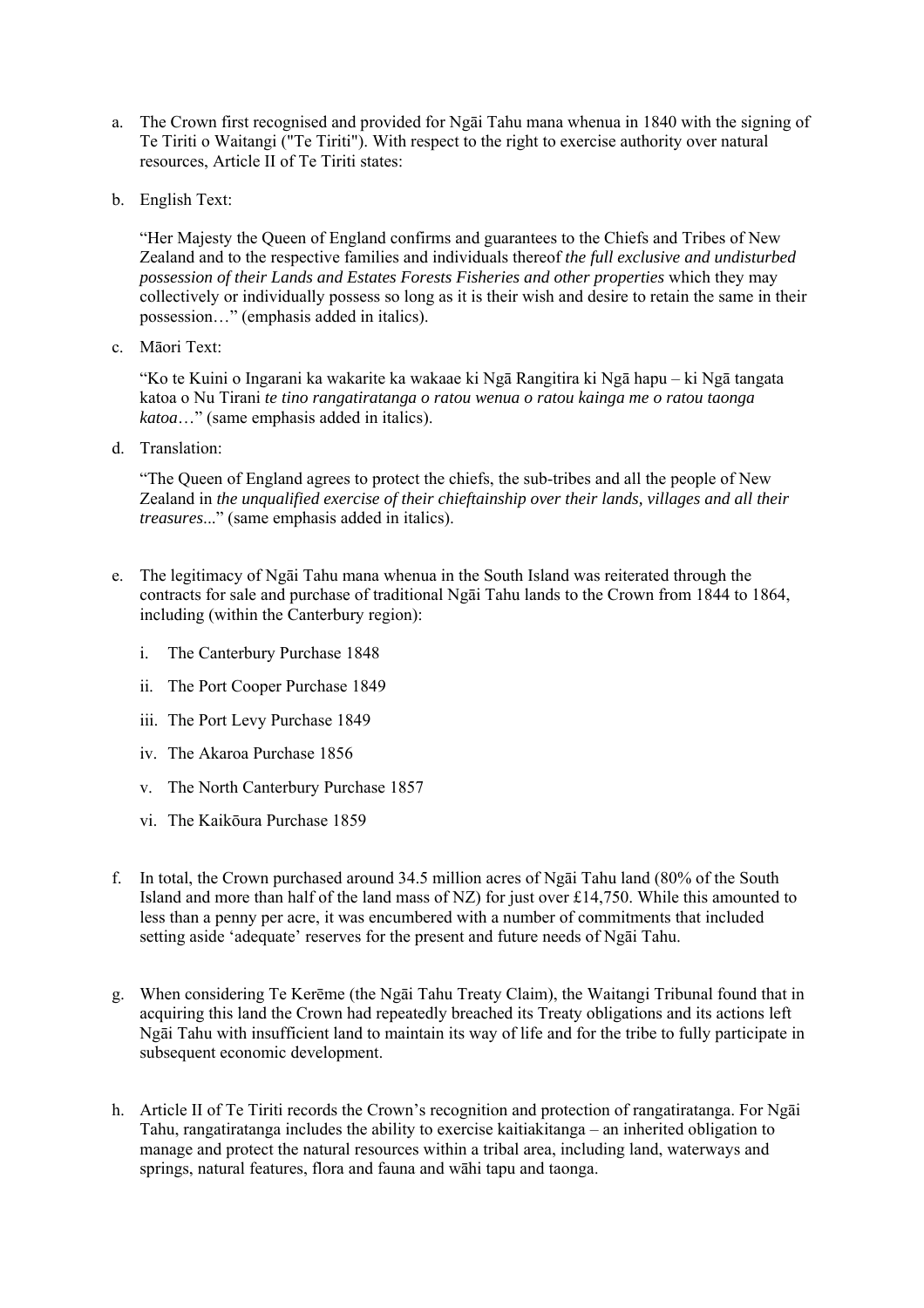**i.** The Resource Management Act 1991 requires the principles of the Treaty (s8) to be taken into account and particular regard be had to kaitiakitanga  $(s7(a))$  and to recognise and provide for the relationship of Māori and their culture and traditions with their ancestral lands, water, sites, wāhi tapu and other taonga under 6(e), in achieving the purpose of the Act. Council recognises the significance of the principles of Te Tiriti and the importance of its relationship with ngā rūnunga and Te Rūnanga o Ngāi Tahu.

### **1.2.18 Mandated Representatives**

- a. The entire area of Christchurch District lies within the traditional boundaries of Ngai Tahu<sup>1</sup> which run south from Te Pari-nui-o-Whiti (White Bluffs) on the East Coast of the South Island, around the southern coastline and off-shore islands and then back up the West Coast to Kahurangi Point (between Karamea and Farewell Spit).
- b. Ngāi Tahu is the largest iwi (tribe) in the South Island, comprising of hundreds of hapū (subtribes) and whānau (extended families). They continue to express their mana whenua within their respective areas (takiwā) through the following key actions:
	- i. Protection and perpetuation of their whakapapa (genealogy);
	- ii. Continued occupation of their ancestral lands (ahi-kā-roa);
	- iii. Continued use of traditional and contemporary natural resources (customary use and mahinga kai);
	- iv. Taking responsibility to protect and maintain the mauri of their environment for the benefit and enjoyment of future generations.
- c. Following the confinement of Ngāi Tahu property rights to native reserves, local Ngāi Tahu communities began to establish 'rūnanga' (i.e. an assembly or council) to facilitate the representation of their rights and interests in the evolving new system of local governance and resource management.
- d. Pāpatipu rūnunga are the organisations who represent those who hold mana whenua over particular areas within the takiwā of Ngāi Tahu. Mana whenua represents the ability to influence and exercise control over a particular area or region and to act as kaitiaki. Inevitably, with mana comes responsibility.
- e. Six pāpatipu rūnanga hold mana whenua within Ōtautahi (Christchurch City), Nga Pakihi Whakatekateka o Waitaha (Canterbury Plains) and Te Pātaka o Rākaihautū (Banks Peninsula), being:
	- i. Ngāi Tūāhuriri Rūnanga;

1

- ii. Te Hapū o Ngāti Wheke Rūnanga (Rāpaki);
- The term 'Ngāi Tahu' literally means "the descendants of Tahu" and refers to the collective of families (whānau) who descend from the 5 primary hapū (sub-tribes) of Ngāi Tahu as described in Section 2 of the Te Rūnanga o Ngāi Tahu Act (1996), namely: Ngāti Kurī, Ngāi Tūāhuriri, Ngāti Irakehu, Ngāi Te Ruahikihiki & Ngāti Huirapa.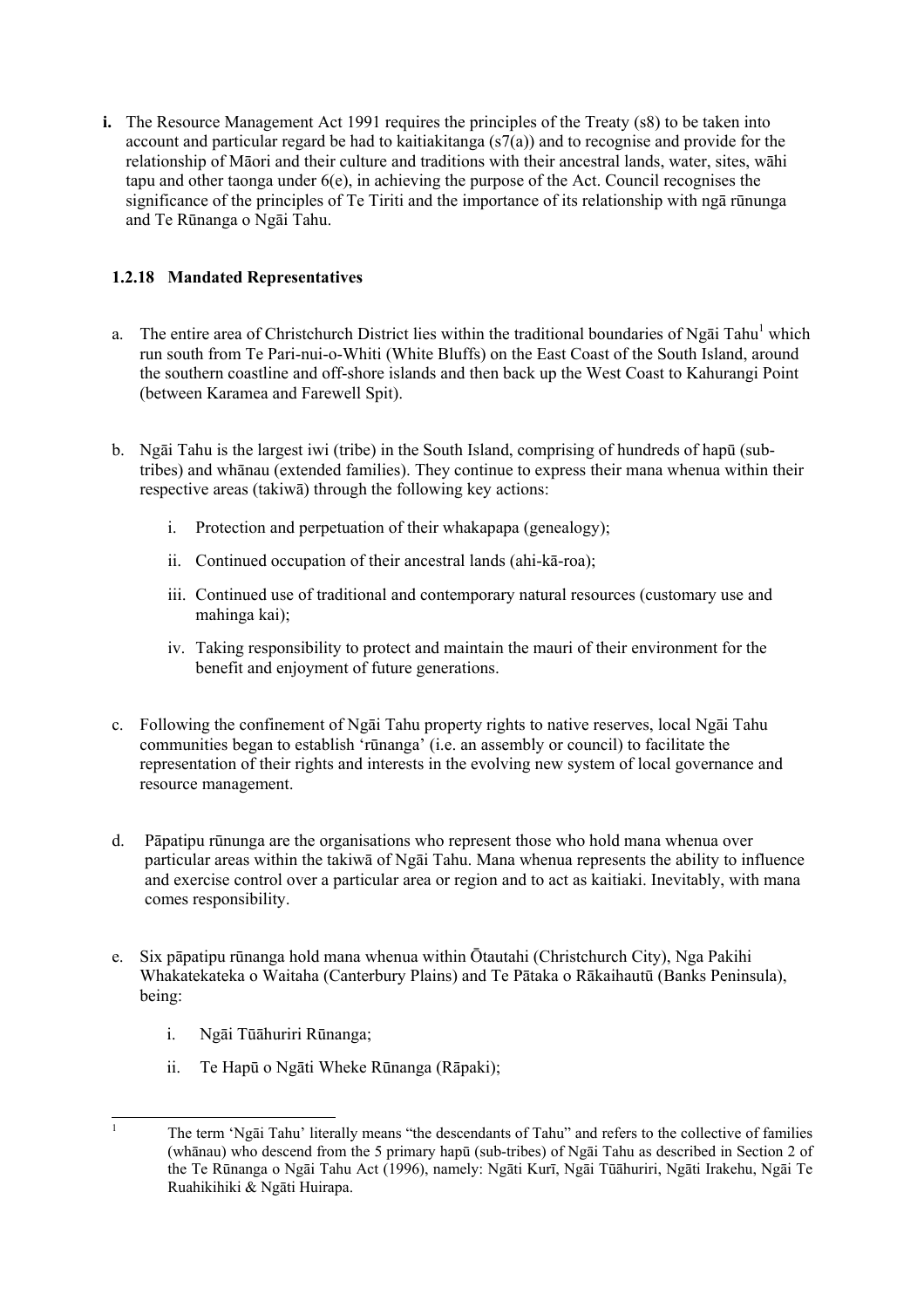- iii. Te Rūnanga o Koukourārata;
- iv. Ōnuku Rūnanga;
- v v. Wairewa Rūnanga; and
- vi. Te Taumutu Rūnanga.
- f. The takiwa or areas over which mana whenua is held overlap geographically within, and in some cases extend beyond, the territorial boundary of Christchurch District. The figure below shows



the names and locations of papatipu marae within the Canterbury region.

- g. Christchurch City Council recognises the mana whenua of Ngāi Tahu through its relationship and consultation with Ngā Rūnanga of the Canterbury Region and Te Rūnanga o Ngāi Tahu.
- h. Refer also to Chapter 3, section 3.2.3 "Ngai Tahu mana whenua" for additional information.

### 1.2.19 Consultation with Nga**i** Tahu mana whenua

a. In matters of consultation under the Resource Management Act 1991, Te Rūnanga o Ngāi Tahu is the iwi authority established under the Te Rūnanga o Ngāi Tahu Act 1996. Under that Act, Te Rūnanga is required to consult with pāpatipu rūnanga in relation to district plan (and other) matters. Te Rūnanga encourages councils to consult directly with pāpatipu rūnanga on planning matters and considers the views of pāpatipu rūnanga when taking a position on such matters as the iwi authority.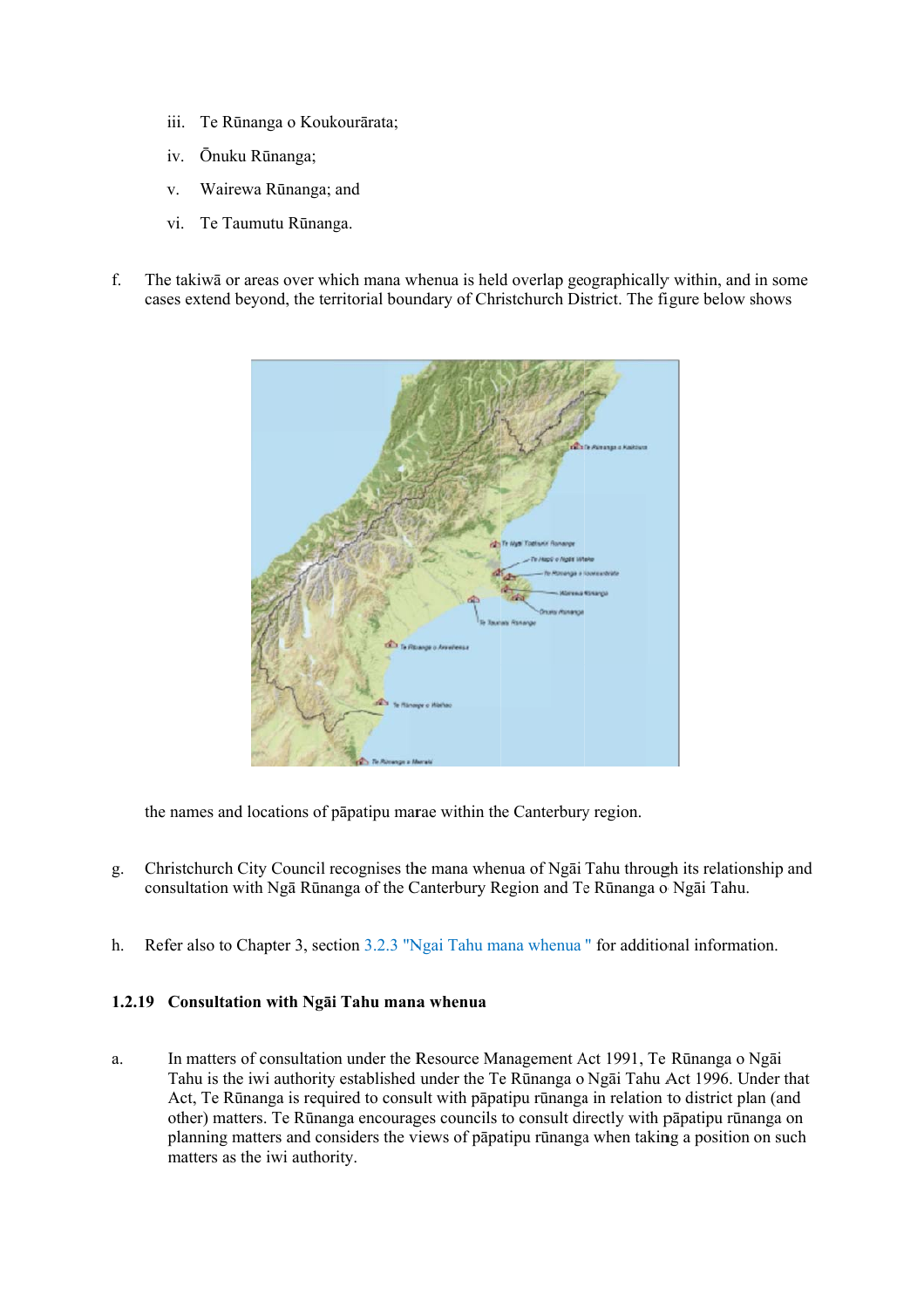b. For Ngāi Tahu, consultation between the Crown and Ngāi Tahu is a cornerstone of the principles of Te Tiriti. The Act requires the principles of Te Tiriti and any iwi management plan to be taken into account when developing the district plan. In addition the Council must consult with the iwi authority in preparing a district plan or plan change under the Act (Schedule 1) and the Order. The Council recognises the significance of the principles of Te Tiriti and the importance of its relationship with Ngāi Tahu.

### **1.2.20 Iwi Management Plans**

- a. Sections 74 and 75 of the Act list matters which the Council must consider in preparing a district plan and these are set out at Section 5 of this chapter.
- b. The preparation of district plans must take into account relevant iwi documents. For the Christchurch District, Ngāi Tahu has set out its resource management values, issues, objectives and policies in a number of documents. These documents have been prepared in order to facilitate the exercise of Ngāi Tahu rangatiratanga over their lands, villages and all their treasures as per Article II of Te Tiriti, including the exercise of their kaitiaki responsibilities as mana whenua. The relevant documents include the following:
	- i. Te Whakatau Kaupapa Ngāi Tahu Resource Management Strategy;
	- ii. Ngāi Tahu Freshwater Policy; and
	- iii. Mahaanui Iwi Management Plan.
- c. Mahaanui Iwi Management Plan identifies objectives, issues and policies for natural resource and environmental management for the six pāpatipu rūnanga and seeks to ensure that the taonga and resources of Ngāi Tahu mana whenua are recognised and protected in the decision-making of statutory agencies. Accordingly, the Mahaanui Iwi Management Plan is a particularly relevant document to the preparation of the District Plan.

### **1.2.21 Statutory Acknowledgements**

### **1.2.21.1 Introduction**

- a. Areas of statutory acknowledgement are areas formally recognised by the Crown as being of cultural significance to iwi and can include an area of land, a landscape feature, a lake, a river or wetland, or a specified part of the coastal marine area. The association of an iwi with a statutory area is outlined in the schedules to a claims settlement Act.
- b. The Ngāi Tahu Claims Settlement Act 1998 records the apology given by the Crown to Ngāi Tahu in a deed of settlement executed on 21 November 1997 and gives effect to the provisions of that deed. It includes areas of statutory acknowledgement within the takiwā of Ngāi Tahu as well as the vesting of some land areas as tribal property and other forms of statutory recognition.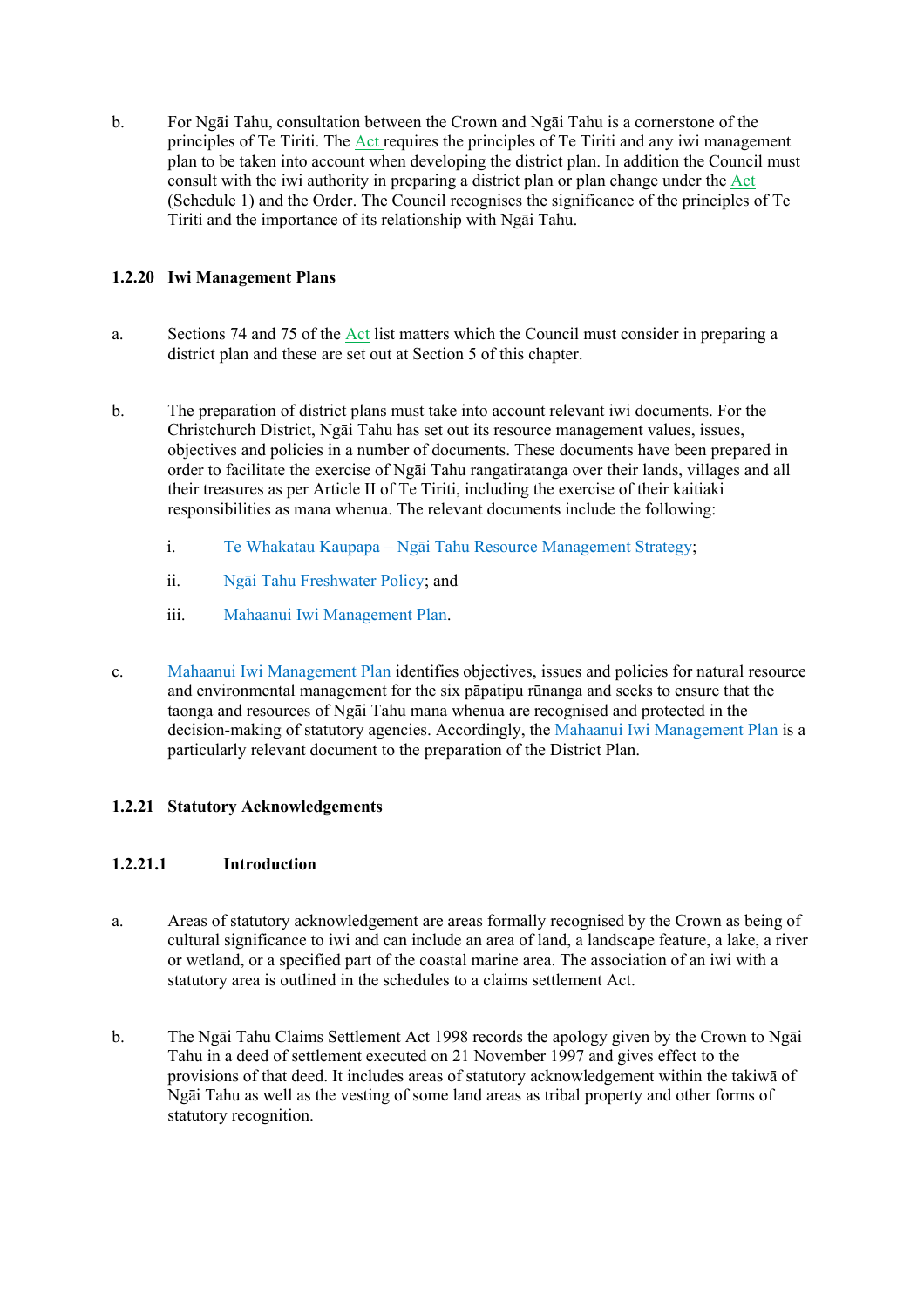c. The Council is legally obliged to have regard to statutory acknowledgements and to record them on statutory plans. The Council must have regard to an area of statutory acknowledgement in forming an opinion as to whether Te Rūnanga o Ngāi Tahu is an affected party in relation to resource consent applications for activities within, adjacent to or impacting directly on an area of statutory acknowledgement.

### **1.2.21.2 Statutory Acknowledgements within Christchurch District**

- a. There are two statutory acknowledgements within Christchurch District being:
	- i. Wairewa (Lake Forsyth); and
	- ii. Te Tai o Mahaanui (Selwyn-Banks Peninsula Coastal Marine Area).
- b. Descriptions of the two areas of statutory acknowledgement are included as Appendices 1.1 and 1.2 respectively for public information only.
- c. The Ngāi Tahu Claims Settlement Act 1998 (s208) requires that where Council is forming an opinion on a resource consent application as to whether Te Rūnanga o Ngāi Tahu may be adversely affected by the granting of the resource consent, it must consider activities within, adjacent to or impacting directly on a statutory area.

### **1.2.21.3 Other Relevant Forms of Recognition**

- a.Ripapa Island is within Christchurch District. It is recognized as a 'tōpuni' under the Ngāi Tahu Claims Settlement Act 1998. Tōpuni status imposes obligations on Conservation Authorities, Conservation Boards and the Minister of Conservation (refer s239 - 252 of the Ngāi Tahu Claims Settlement Act 1998).
- b.In addition much of the bed of Te Waihora (Lake Ellesmere) is now vested in Te Rūnanga o Ngāi Tahu as an estate in fee simple.

Mo tātou, a, mo ka uri a muri ake nei (For us and our children after us)

### **1.3 Statutory Context**

### **1.3.1 The Resource Management Act 1991**

- a. The Act sets out those matters which must be addressed by councils in the preparation of district plans, to meet their obligations and functions under the Act. The key provisions are contained in Part 2 (Sections 5, 6, 7 and 8) and Sections 31, 72, 74 and 75 of the Act. In summary, the Council's functions under the Act are:
	- i. To achieve integrated management of the effects of the use, development or protection of land and associated natural and physical resources;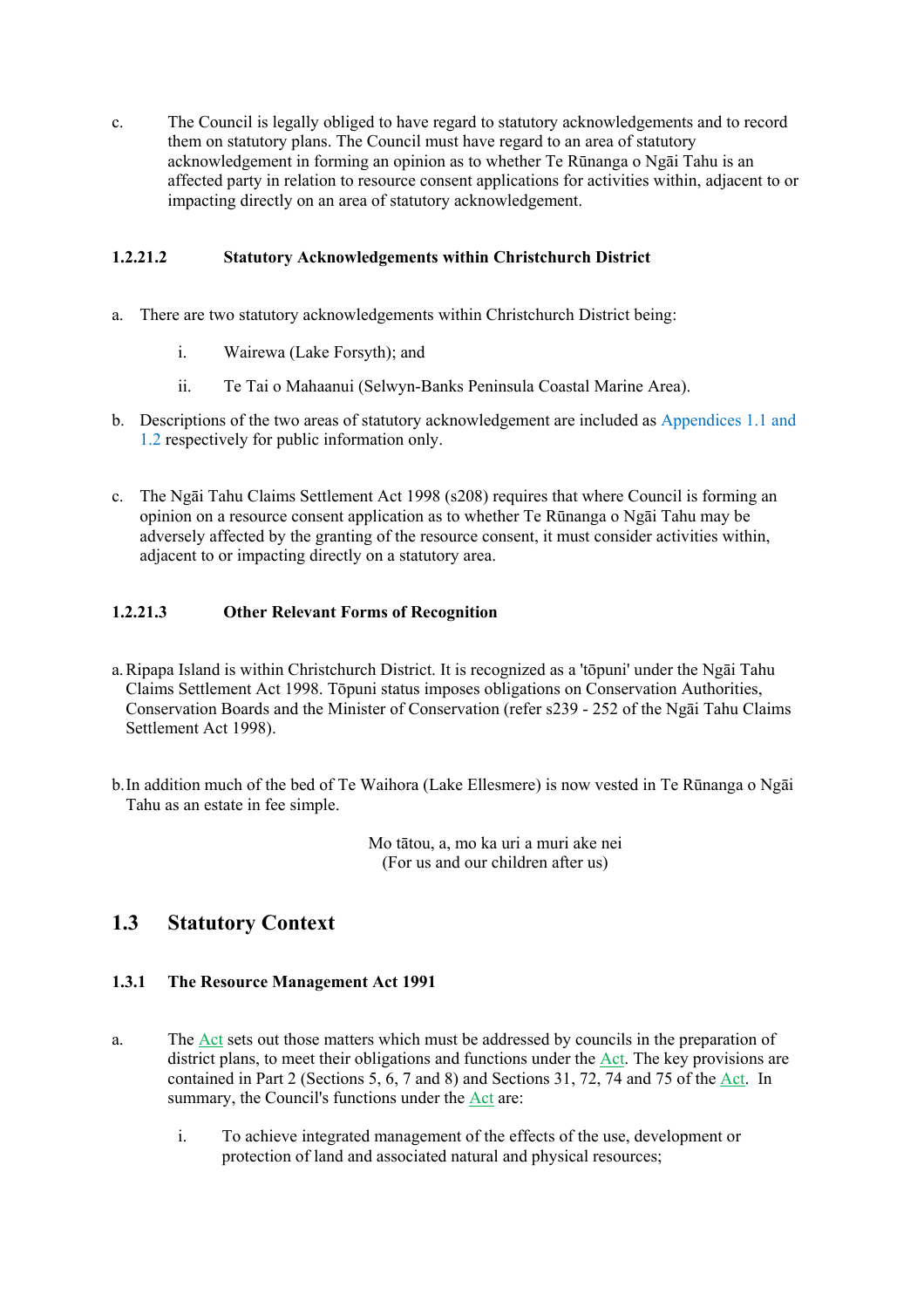- ii. Control effects of the use, development or protection of land, including for the purpose of:
	- A. Avoiding or mitigating natural hazards;
	- B. Managing hazardous substances and the use of contaminated land; and
	- C. Recognising and providing for a range of matters of national importance;
- iii. Control the emission and effects of noise; and
- iv. Control effects of activities on the surface of lakes and rivers.
- b. As part of preparing a district plan, Council is also required under section 32 and 32AA of the Act to examine all objectives, policies and rules in its district plan to ensure they are necessary, efficient, effective and do not impose costs on the community that exceed their benefits. The Plan has been prepared in accordance with this requirement and the costs and benefits of each provision have been assessed. The evaluations prepared under section 32 and  $32AA<sup>2</sup>$  are not part of the Plan itself, but are available on the Council's website at: http://www.ccc.govt.nz/thecouncil/policiesreportsstrategies/districtplanning/districtplanrevie w/index.aspx
- c. There are other sections of the Act which are important in plan preparation; readers of this document are referred to the Act itself for the details of these provisions.

### **1.3.2 Integration of the District Plan with Other Plans and Documents**

a. The District Plan is one tool available to Council to assist in the sustainable management of the natural and physical resources of Christchurch district. There are a range of other plans and documents that are either implemented through the Plan or taken into account during its preparation.

### **1.3.3 Earthquake Recovery Plans and Documents**

### **1.3.3.1 Canterbury Earthquake Recovery Act 2011**

- a. In addition to those national and regional plans and documents described in Section 5 of this chapter, the preparation of the Plan has been undertaken within the context of strategies, plans and programmes prepared under the Canterbury Earthquake Recovery Act 2011 (CER Act).
- b. The CER Act conferred powers on the executive to achieve the full social, economic, cultural and environmental recovery (in its widest sense) of Greater Christchurch. Recovery is defined in the CER Act as including "restoration and enhancement". Rebuilding is defined to include "extending, repairing, improving, subdividing, or converting any land, infrastructure, or other property; and rebuilding communities." The scale of the rebuild and recovery required a change to the planning and regulatory environment to address the unique challenges that

 $\frac{1}{2}$  Section 32AA evaluations are contained in the Decisions of the Hearing Panel on the notified proposals..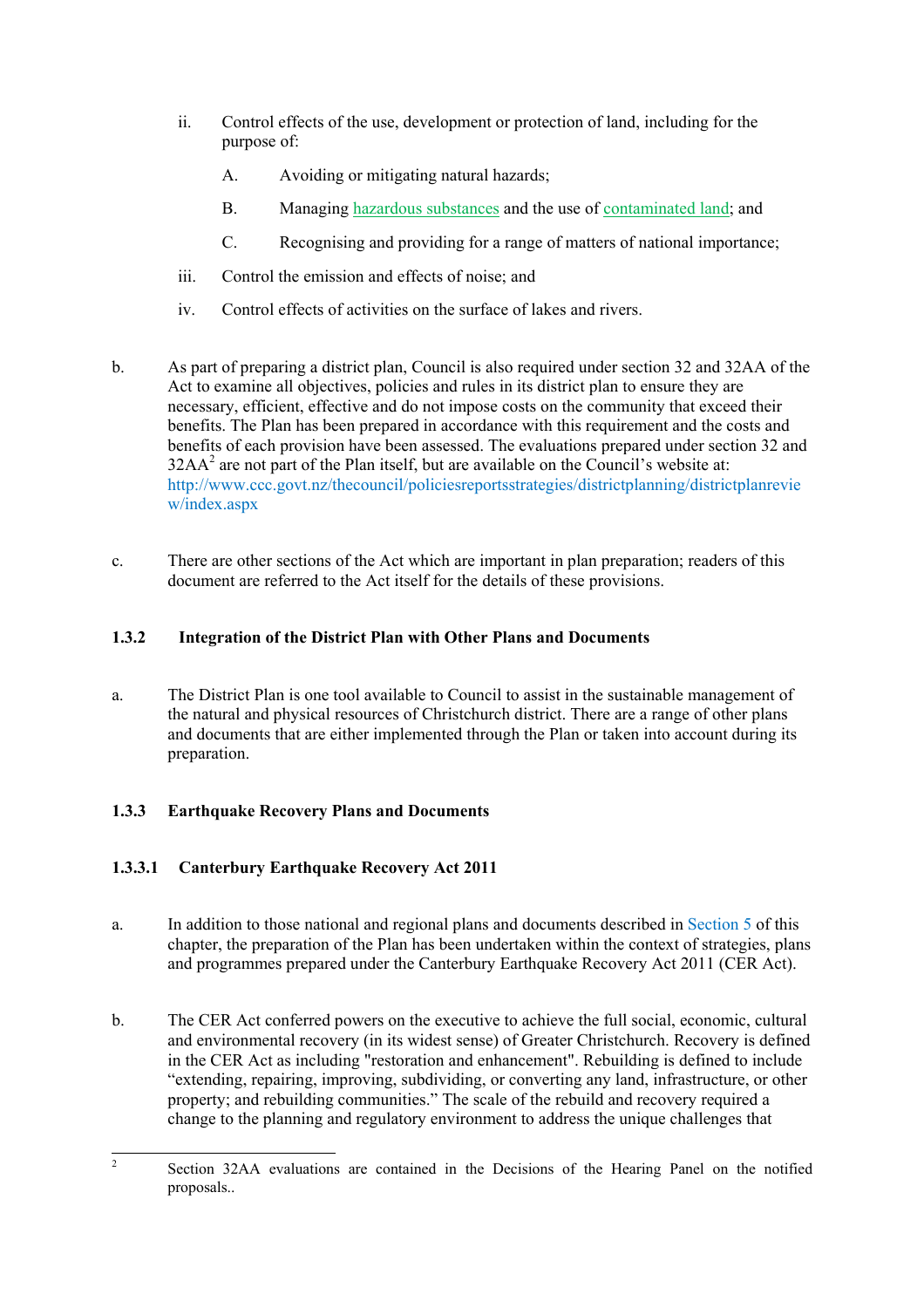faced Greater Christchurch. The Plan is one of the documents prepared under the CER Act that sets the foundation that will provide for the long term recovery of Christchurch district from the Canterbury earthquakes.

### **1.3.3.2 Recovery Strategy for Greater Christchurch – Mahere Haumanutanga**

- a. The Recovery Strategy for Greater Christchurch Mahere Haumanutanga was prepared under the CER Act to provide a high level approach to recovery, including guiding principles, a vision and goals for recovery. All goals in the Recovery Strategy (including social, economic, cultural, environmental and built) are inextricably linked, and most importantly, focussed on the outcomes for the greater Christchurch community.
- b. The Recovery Strategy is to be read with, and forms part of, plans prepared under the Act, including the Plan. The guiding principles of the Recovery Strategy are:
	- i. work together;
	- ii. take an integrated approach;
	- iii. look to the future;
	- iv. promote efficiency;
	- v. use best available information;
	- vi. care about each other;
	- vii. innovate;
	- viii.aim for balanced decision making; and
	- ix. keep it simple.
- c. The Recovery Strategy states that the recovery of the built environment will leave the greatest legacy. Decisions made during the life of the Plan about urban form, investment in infrastructure, and resource consents for activities and buildings that should have a life extending many decades or more, will all influence the long term sustainability of the city, and the health and wellbeing of residents. The Recovery Strategy for Greater Christchurch can be viewed at: cera.govt.nz/recovery-strategy.

### **1.3.3.3 Recovery Plans**

a.Section 24 of the CER Act provides that a Recovery Plan can require a council to amend its district plan in a manner directed by the Recovery Plan. The following Recovery Plans had been approved by the Minister for Canterbury Earthquake Recovery. The Plan has been prepared in a manner that is not inconsistent with these Recovery Plans.

### **1.3.3.4 Christchurch Central Recovery Plan 2012 - Te Mahere 'Maraka Ōtautahi'**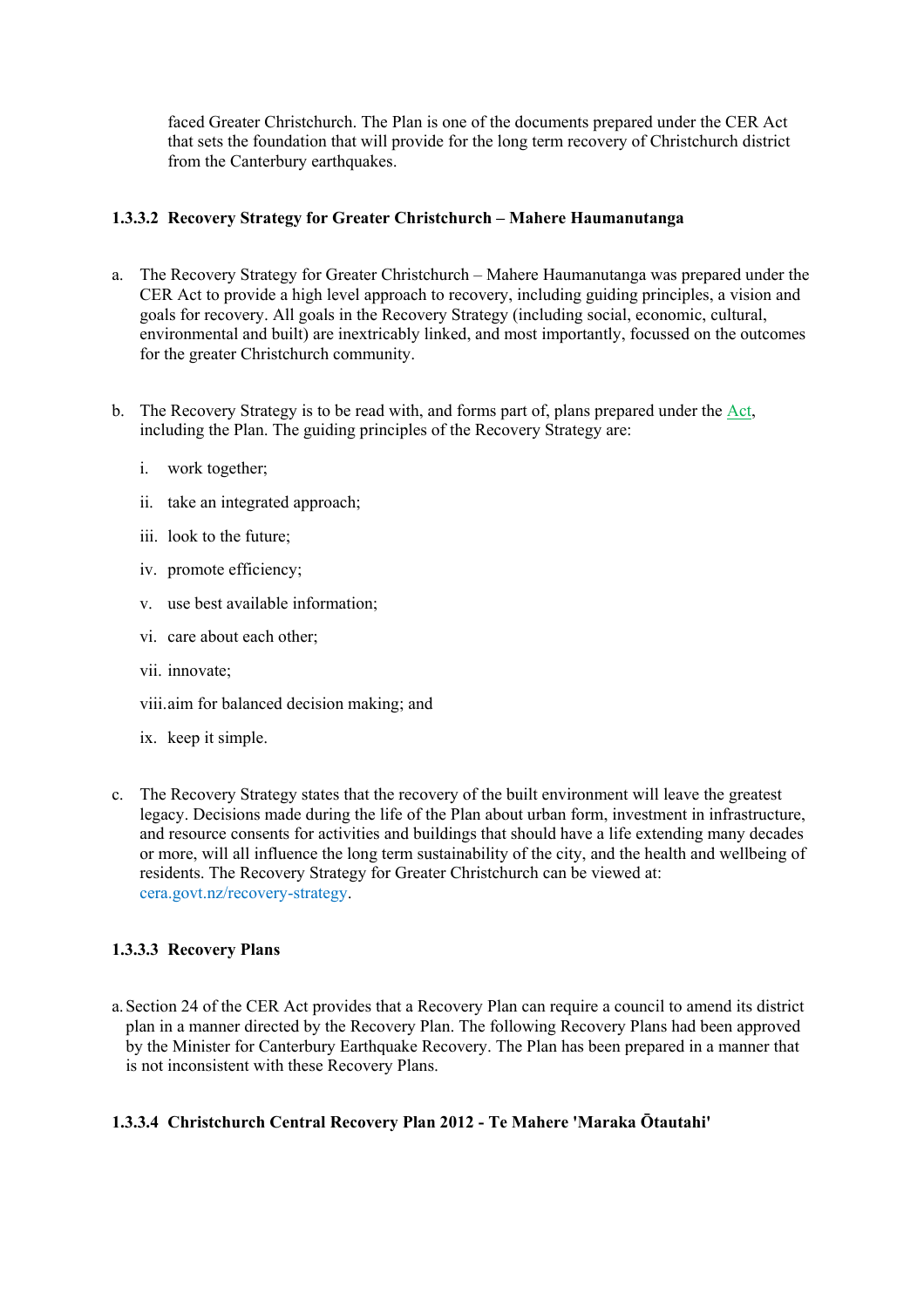- a. In the Christchurch Central Recovery Plan 2012 Te Mahere 'Maraka Ōtautahi' ('CCRP'),the vision is for central Christchurch to become the thriving heart of an international city. It will draw on its rich natural and cultural heritage, and the skills and passion of its people to embrace opportunities for innovation and growth. Building on the Christchurch City Council's draft Central City Plan, and on over 106,000 ideas submitted by the community during the public consultation process, the CCRP sets out how that vision can be achieved. The CCRP defines the form of the central city, sets out the location of key anchor projects and outlines block plans which show what the city could look like in the future. The Plan must also not be inconsistent with the CCRP and any amendments to it. The CCRP includes the following addendums:
	- i. An Accessible City Te Taone Wātea addresses issues with the transport system;
	- ii. Noise and Entertainment Provisions He tikanga pūoru, he tikanga whakangahau contains specific noise provisions that relate to the entertainment and hospitality industry;
	- iii. South Frame Pūtahi Whakatetonga includes specific provisions to enable the development of the Health and Innovation Precincts; and
	- iv. A Liveable City He tāone e whai wāhi ai te whānau includes provisions to enable the centre of Christchurch to be a highly desirable place to live for people who seek an urban lifestyle.

### **1.3.3.5 Land Use Recovery Plan**

a. The Land Use Recovery Plan 2013 ('LURP') identifies critical actions required in the short and medium term to coordinate and advance decision making about land use and who is responsible for those actions, and sets a timetable for when they must be completed. The Plan must not be inconsistent with the LURP . The LURP contains 15 specific 'Actions' that have been provided for in the review of the Plan. These relate to provisions for housing, enhancing centres and providing for community facilities, zoning greenfield priority areas, providing for the development of Māori reserves, providing for business (commercial and industrial needs), integrating land use and infrastructure, supporting an integrated transport network, avoiding hazards, establishing a clear planning framework, promoting a quality urban environment and an overall requirement to reduce consenting requirements.

### **1.3.3.6 Lyttelton Port Recovery Plan**

a. The Lyttelton Port Recovery Plan ('LPRP') has been prepared by Environment Canterbury. The relevant provisions of the LPRP have been incorporated into the District Plan within the "Specific Purpose (Lyttelton Port) Zone".

### **1.3.4 The Relationship with Other Plans and Documents**

a. Section 74 of the Act requires the Council, when developing its Plan, to have regard to management plans and strategies prepared under other Acts. Some of these are summarised below.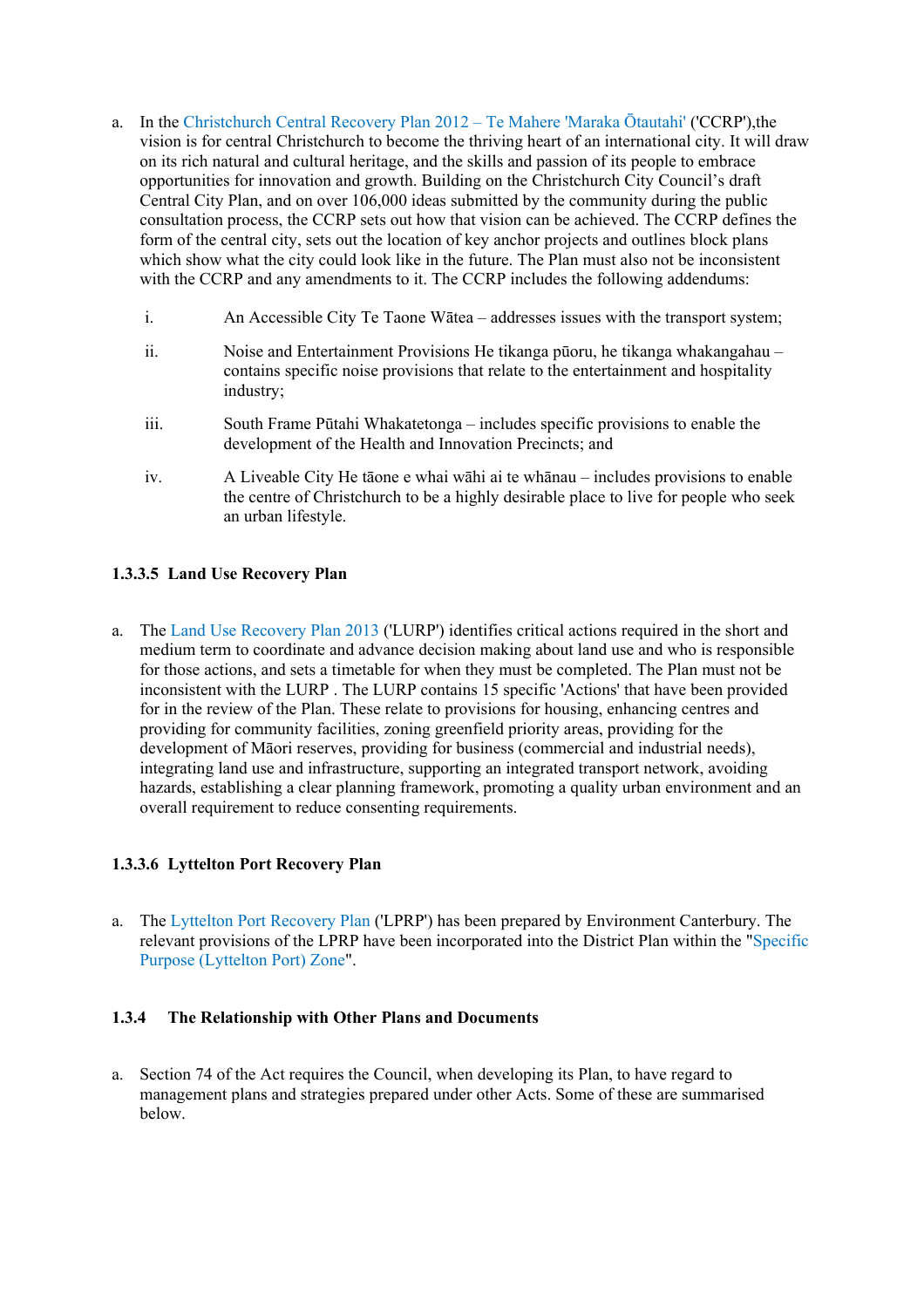### **1.3.4.1 The Summit Road (Canterbury) Protection Act 2001**

- a. This local Act applies to an area of land in the vicinity of the Summit Road, broadly defined as being the area from the summit to 30 vertical metres below the road. The Summit Road (Canterbury) Protection Act provides for:
	- i. the preservation and protection of the scenic amenity associated with the Summit Road and other roads, walkways, paths, and public open spaces within the protected land;
	- ii. the preservation and protection of natural amenities associated with land within the protected area; and
	- iii. the improvement of facilities for the public enjoyment of the scenic amenity and the natural amenities.
- b. Within this area, the development of structures, planting of trees, quarrying and subdivision are subject to the provisions of the Summit Road (Canterbury) Protection Act and consent must be sought from a Summit Road Protection Authority.

### **1.3.4.2 Long Term Plan, the 3 Year Plan and Annual Plan**

- a. The Local Government Act 2002 requires councils to consult with their local communities to determine what public goods and services the community wants provided. Through this process a council will adopt community outcomes that form part of the Long Term Plan. The Long Term Plan is a 10 year strategic planning document that covers all council functions and sets out how they will be paid for.
- b. A Long Term Plan does not override a district plan, nor is there any requirement that a district plan must comply with the requirement of a Long Term Plan. However, because the Long Term Plan records outcomes identified by the community and describes how the Council will contribute to these, there is an expectation that the Council will use this process to inform other plans and strategies.
- c. In 2013 the Council and Government agreed to delay Christchurch City Council's Long Term Plan until 2015, so an earthquake recovery cost-sharing method could be worked out together. It was considered that the city needed a more appropriate planning mechanism with more immediate goals than the 10 year framework of a Long Term Plan. The Christchurch City Three Year Plan 2013-2016 was developed after consultation with the public. This plan sets out the community outcomes that the Council aims to achieve, the projects and services the Council will provide over the three financial years, how much they will cost and where the money will come from. The community outcomes describe what the Christchurch City Council aims to achieve.
- d. The Annual Plan sets out what the Council will do over the next year, how much it will cost and where the money will come from.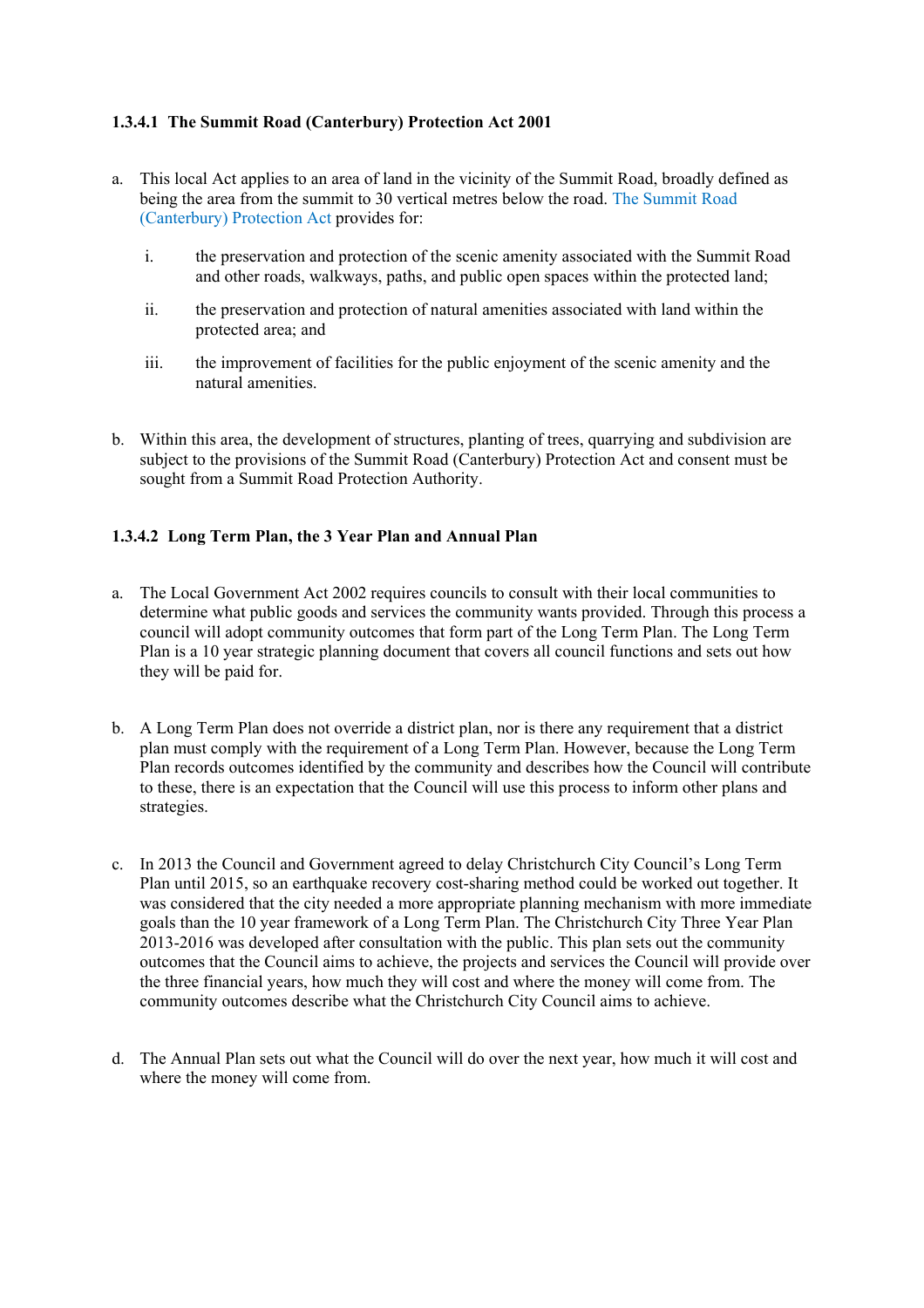### **1.3.4.3 Christchurch Transport Strategic Plan**

a. This non-statutory plan updates Christchurch's local transport policy, having regard to relevant statutory plans - in particular the Canterbury Regional Land Transport Strategy, the Canterbury Regional Policy Statement, the Greater Christchurch Urban Development Strategy and the Regional Public Transport Plan - placing a strong emphasis on travel choice by establishing strong networks for all transport options during the next 30 years.

### **1.3.4.4 Council Strategies and Policies**

a. The Council has developed a large number of strategies and policies to which regard must be had in preparing the Plan. These strategies can be viewed at: www.ccc.govt.nz/thecouncil/policiesreportsstrategies/

### **1.3.4.5 Other Strategies**

- a. A number of regional and other strategies are relevant to, and have been considered in, the preparation of the District Plan. They include:
	- i. Greater Christchurch Urban Development Strategy 2007, which provides the long term direction for enhancing the economic, social, environmental and cultural conditions of the greater Christchurch area.
	- ii. Canterbury Regional Land Transport Strategy 2012 -2042 which sets the strategic direction for land transport within the Canterbury region over a 30 year period. It identifies the region's transport needs and the roles of all land transport modes. It identifies how planning, engineering, education, encouragement and enforcement methods are to be utilised to provide for the future land transport system of Canterbury.
	- iii. Greater Christchurch Transport Statement 2012 was prepared by key government agencies and councils together with the strategic transport agencies operating within Christchurch. It provides an overarching framework to enable a consistent, integrated approach to planning, prioritising, implementing and managing the transport network and services in the greater Christchurch area.

### **1.4 The relationship between District Plans and other Resource Management Planning Documents**

- a. District plans form part of a group of planning and policy documents from all levels of government that together are required to achieve integrated management of natural and physical resources.
- b. At a national level, the  $Act$  provides for:
	- i. National Policy Statements, which set out objectives and policies for resource management matters of national significance that are relevant to achieving the purpose of the Act. Such statements guide subsequent decision-making under the Act at the national, regional and district levels.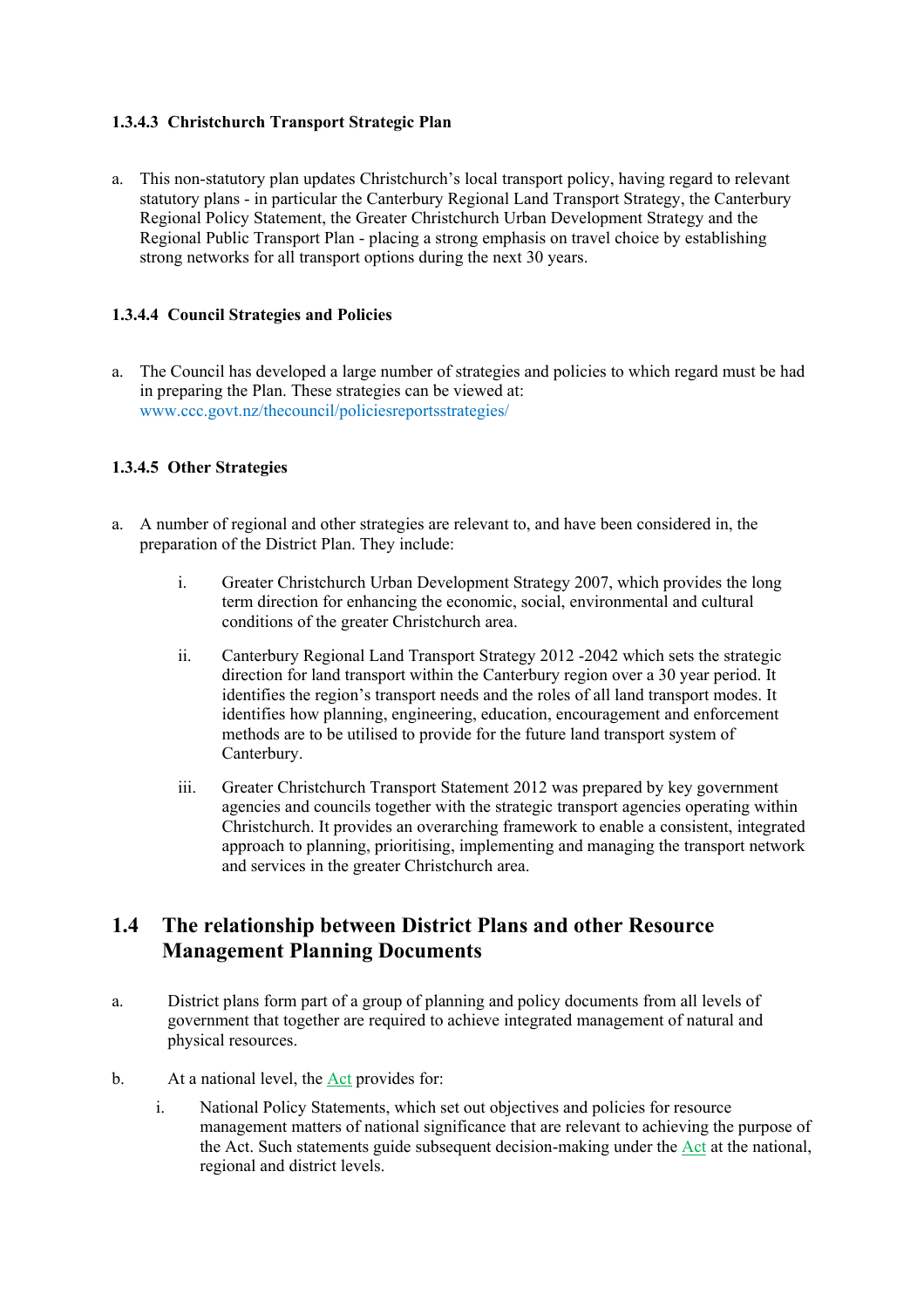The preparation of a New Zealand Coastal Policy Statement by the Minister of Conservation is mandatory, but other national policy statements, which must be approved by the Minister for the Environment, are optional (for example the National Policy Statement for Freshwater Management, the National Policy Statement for Renewable Electricity Generation and the National Policy Statement on Electricity Transmission). The District Plan must give effect to National Policy Statements.

- ii. National Environmental Standards which are regulations that apply nationally to the use, development and protection of natural and physical resources and which prescribe technical standards, methods or other requirements for implementing the standards in a consistent manner. National standards generally override existing provisions in plans that have a lower standard. Conversely, if a District Plan has a standard that is stricter than a national standard then that plan standard prevails.
- c. At a regional level, the Act provides for:
	- i. A Regional Policy Statement required to be prepared by each regional council. These statements enable regional councils to provide broad direction and a framework for resource management within their regions. A regional policy statement must give effect to all national policy statements. The District Plan must give effect to the Canterbury Regional Policy Statement.
	- ii. Regional Plans to be prepared by a regional council. These plans focus on particular issues or areas and assist regional councils to carry out their functions under the Act. A regional council must prepare a regional coastal plan (applying below mean high water springs) but other regional plans are optional (subject to any directions in a national policy statement). Regional plans must give effect to national policy statements and regional policy statements. They must also not be inconsistent with water conservation orders and other regional plans for the region. The District Plan must not be inconsistent with regional plans.

## **1.5 Guide to the District Plan**

### **1.5.1 Content of the District Plan**

- a. The District Plan has two primary components:
	- i. The written text which contains all of the resource management objectives, policies and rules.
	- ii. The planning maps which indicate in graphic form the area to which certain rules in the written text apply.
- b. The written text should be read as a whole so that the common themes of the District Plan and the relationship between the various chapters can be understood.
- c. The District Plan is presented in chapters. These are summarised and described below.

| <b>Chapters</b> | Summary |
|-----------------|---------|
|-----------------|---------|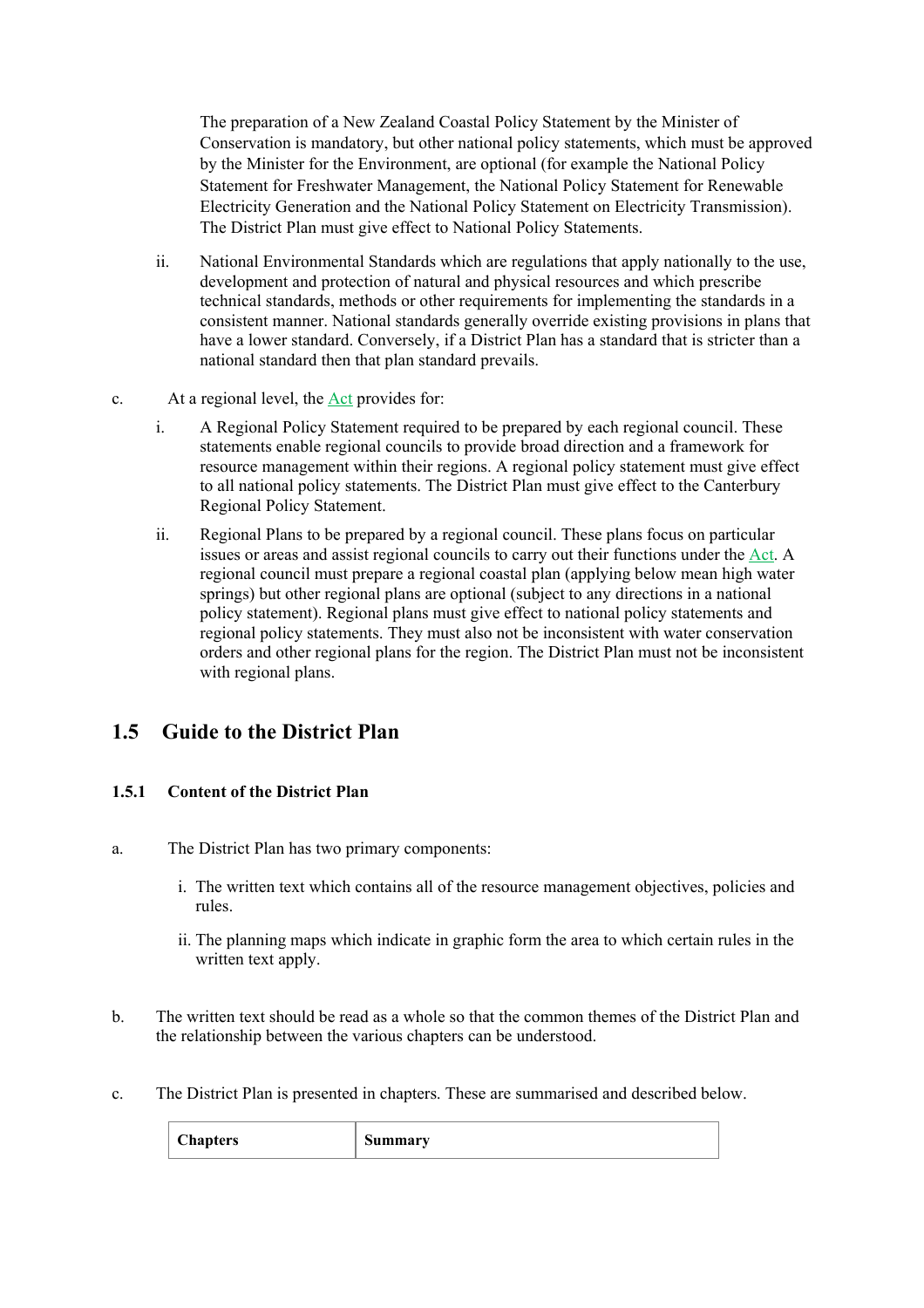| <b>Chapters</b>                                 | Summary                                                                                                                      |
|-------------------------------------------------|------------------------------------------------------------------------------------------------------------------------------|
| Plan Overview: Chapters 1<br>and $2$            | General introduction and abbreviations and definitions.                                                                      |
| <b>Strategic Policy</b><br>Framework: Chapter 3 | District-wide strategic context and direction including<br>direction on implementing activities affecting tangata<br>whenua. |
| District Wide Provisions<br>Chapters: 4–11      | Contains rules that apply across the whole district.                                                                         |
| Zone Provisions: Chapters<br>$12 - 18$          | Contains rules that apply only within the specified<br>areas shown on the Planning Maps.                                     |
| Planning Maps                                   |                                                                                                                              |

### **1.5.1.1 Plan overview chapters**

- a. These two chapters contain material to assist District Plan users to understand the District Plan. The Introduction Chapter outlines the purpose of the Plan, set outs the statutory context in which it is prepared and provides guidance on how to use it.
- b. A chapter of abbreviations and definitions of words and phrases used in the District Plan is included. Definitions are critical to the interpretation of the Plan. Where deemed necessary, they help the District Plan achieve the purpose of the Act by enhancing its usability and providing greater certainty to the meaning of objectives, policies and rules. Definitions apply to all rules and in the objectives and policies where words or phrases warrant definition.
- c. Defined words and phrases are shown in the plan as underlined and can be electronically accessed from the text of the District Plan.

### **1.5.1.2 Strategic policy framework chapter**

a. This chapter sets out the strategic context for the Plan and the overarching direction for other chapters, including the strategic direction for implementing activities affecting tangata whenua across the district. They provide information on the impact of the earthquake events in 2010 and 2011, set out the long term vision for the district, describe the key resource management issues and opportunities, summarise the direction provided by Council strategies and other regional and national strategic documents, and set out high level objectives for the future direction of the district.

### **1.5.1.3 District-wide provisions chapters**

a. This part of the plan contains general rules and procedures as well as objectives, policies and rules that apply across the district. Chapters cover topics such as transport, subdivision, historic heritage and natural environment, utilities, noise, glare, hazardous substances, signs, financial contributions and designations.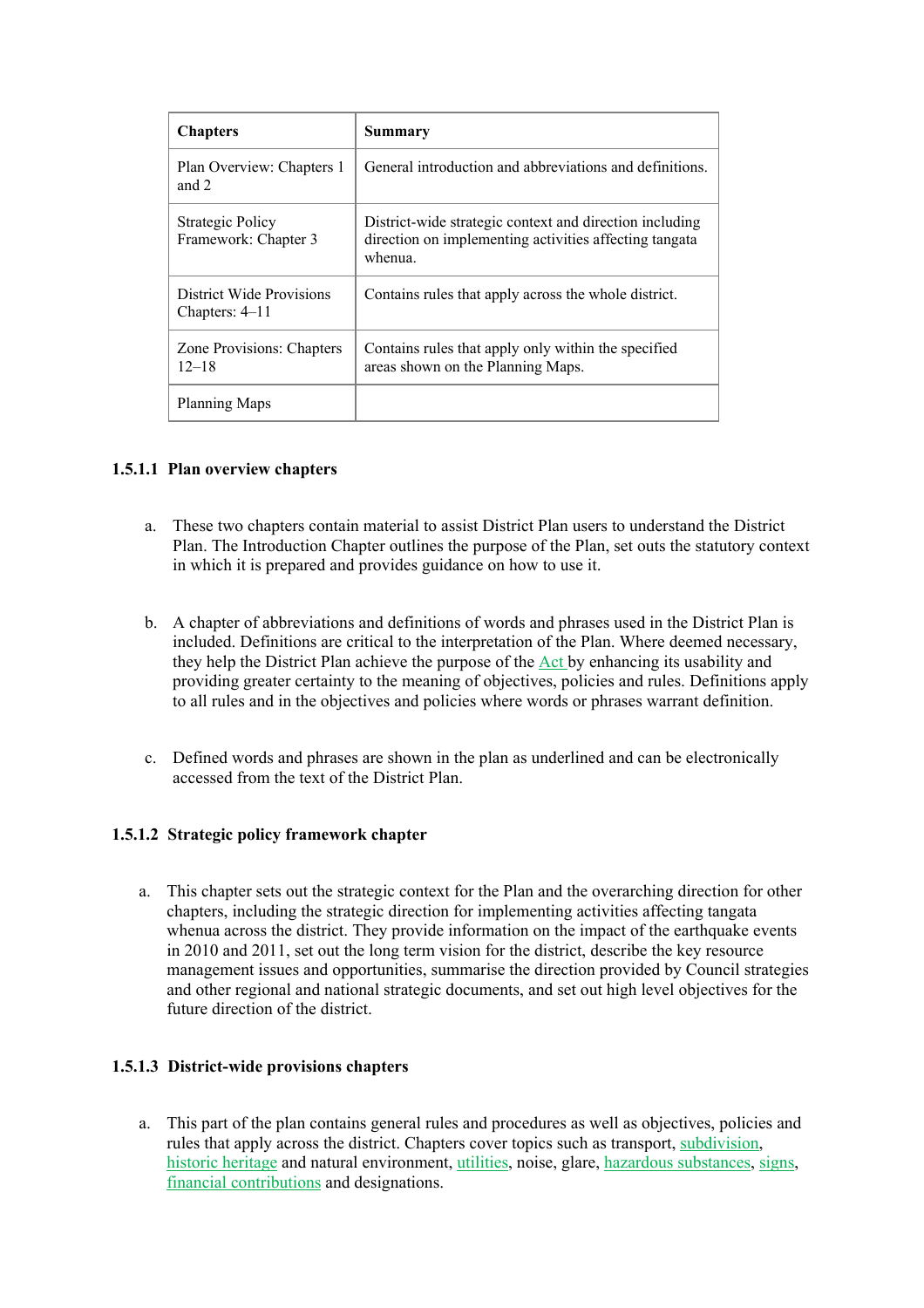### **1.5.1.4 Zone provisions chapters**

a. All land within the district is zoned. Zones are areas where common land uses and activities are anticipated. The chapters in this part of the Plan contain objectives, policies and rules relating to each of the Plan's zones.

### **1.5.1.5 Planning maps**

a. The planning maps of the district spatially identify the various zones in the Plan and features referred to in the text of the Plan, such as the extent of designated land; protected buildings, spaces and trees; the National Grid transmission lines and electricity distribution lines; the boundaries of airport approach slopes and noise contours; and hazard areas.

### **1.5.2 Structure of the District Plan**

- i. District plans must state the objectives for the district, the policies to implement the objectives and the rules (if any) to implement the policies. They may also contain a number of other matters.
- ii. Objectives are quite general and outcome-oriented (what the city is wanting to achieve) while policies are more specific and means oriented (how it is proposed to implement objectives). Together they establish a framework for the direction the Council intends to take in relation to its functions and responsibilities under the Act, and guide decision making when there is a departure from rules or where the Council has retained discretion in its decision-making.
- iii. Rules and policies are the methods by which the Council achieves its objectives. In this Plan each chapter, other than chapters 1-3 inclusive, contains a set of rules which require consent for activities or prohibit activities. The term "activity" includes the use and subdivision of land and activities on the surface of water. Broadly speaking, activities are categorised in order of increasing actual or potential adverse effects.
- iv. The District Plan is divided spatially into various zones and these are shown on the planning maps. Zoning recognises that different areas of the district have different character, levels of amenity, resources and residents' expectations about environmental outcomes. It also provides opportunities for future development to be in keeping with the character and amenity established in each zone.
- v. The Planning Maps display features that are referred to in the text of the District Plan, such as protected buildings, sites and trees; the extent of designated areas; natural hazard areas; airport noise contours and protection areas; and transmission and transport corridors.
- vi. In the District Plan activities are classified as being permitted, controlled, restricted discretionary, discretionary, non-complying or prohibited.
- vii. A description of the different activity classes used in this District Plan is set out below.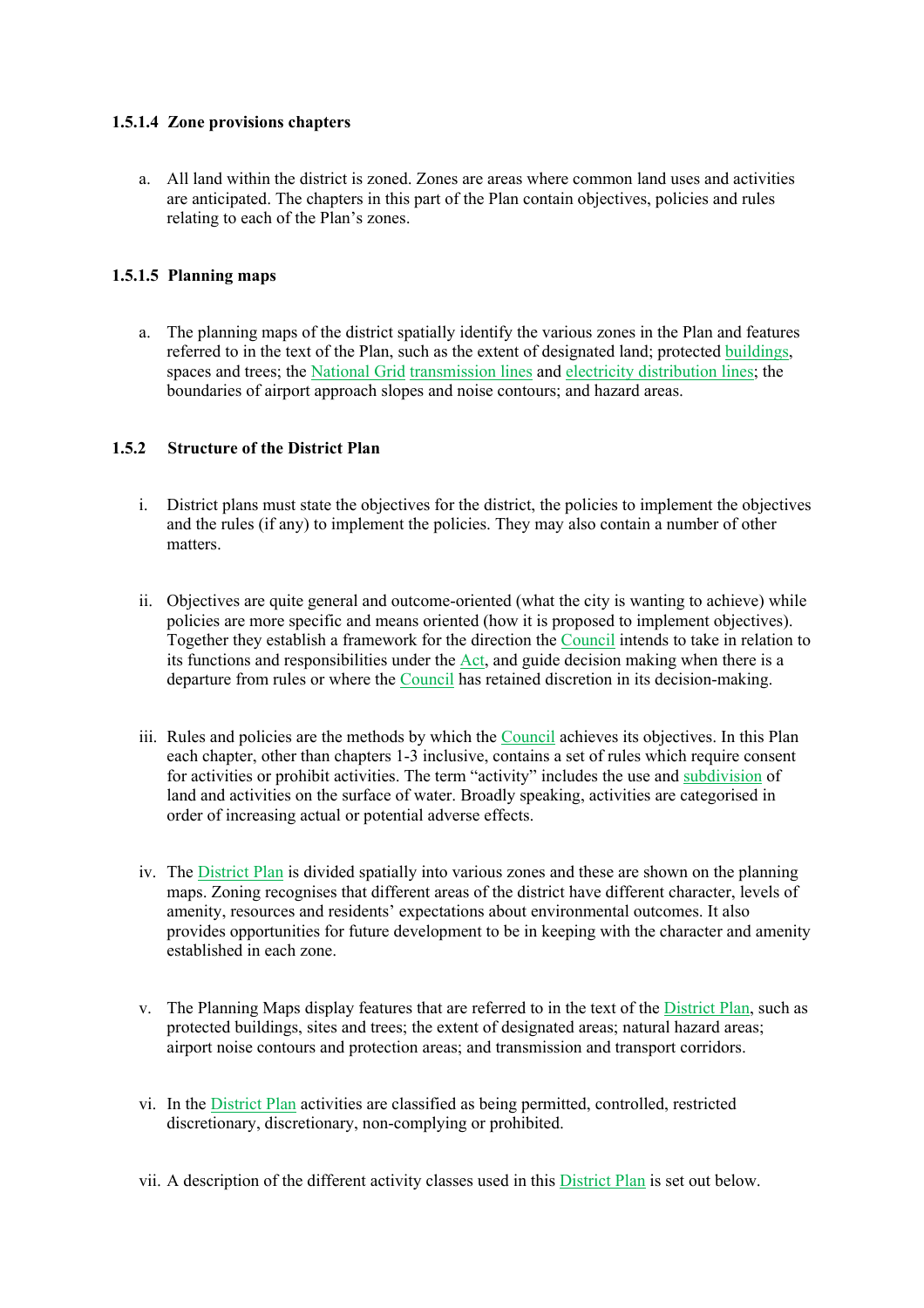| Permitted activities:                   | are allowed without the need for resource consent providing they<br>comply with the relevant site and zone standards and all general rules.                                                                                                              |
|-----------------------------------------|----------------------------------------------------------------------------------------------------------------------------------------------------------------------------------------------------------------------------------------------------------|
| Controlled activities:                  | require resource consent and are subject to standards and provisions of<br>the District Plan. The Council must grant consent if standards are met.<br>If consent is granted, the Council may impose conditions.                                          |
| Restricted discretionary<br>activities: | require resource consent and are subject to standards and provisions<br>specified in the District Plan. The Council will assess only the matters<br>of non-compliance and may grant or refuse consent. If granting consent<br>conditions may be imposed. |
| Discretionary activities:               | require resource consent and are subject to standards and provisions<br>specified in the District Plan. The Council may grant or refuse consent<br>to a discretionary activity and may impose conditions if consent is<br>granted.                       |
| Non-complying<br>activities:            | require resource consent and are those that cannot comply with a<br>standard in the District Plan or which are specified as non-complying<br>because the <b>District Plan</b> has anticipated that they would normally be<br>inappropriate.              |
|                                         | Non-complying proposals require careful justification as to why they<br>should be approved. Resource consent applications are likely to cost<br>more, take longer and have a greater chance of being refused consent.                                    |
| Prohibited activities:                  | are those which a rule in the plan expressly prohibits. No application<br>can be made for an activity described as prohibited and resource<br>consent cannot be granted.                                                                                 |

- viii.Activity tables are used in the District Plan to identify activities and the specific standard/s that apply to them. For ease of use activities are grouped by activity class, e.g. permitted, controlled, restricted discretionary, discretionary, non-complying or prohibited.
- ix. Each chapter of the **District Plan** has been structured to follow the same layout. The layout is explained in the table below.

| <b>Section of Chapter</b>                    | <b>Purpose</b>                                                                                                                                                        |
|----------------------------------------------|-----------------------------------------------------------------------------------------------------------------------------------------------------------------------|
| Objectives                                   | set out the environmental outcomes the Council seeks to achieve.                                                                                                      |
| Policies                                     | identify the ways the objectives will be achieved.                                                                                                                    |
| <b>Activity Status Tables</b>                | identify specific activities and the specific standards (rules) that apply<br>to them                                                                                 |
| <b>Built Form Standards</b><br><b>Tables</b> | set out for each zone the bulk and location rules that apply to each<br>activity class.                                                                               |
| Matters of Discretion                        | identify the matters that the Council will assess in considering any<br>resource consent application for activities where the Council has<br>reserved its discretion. |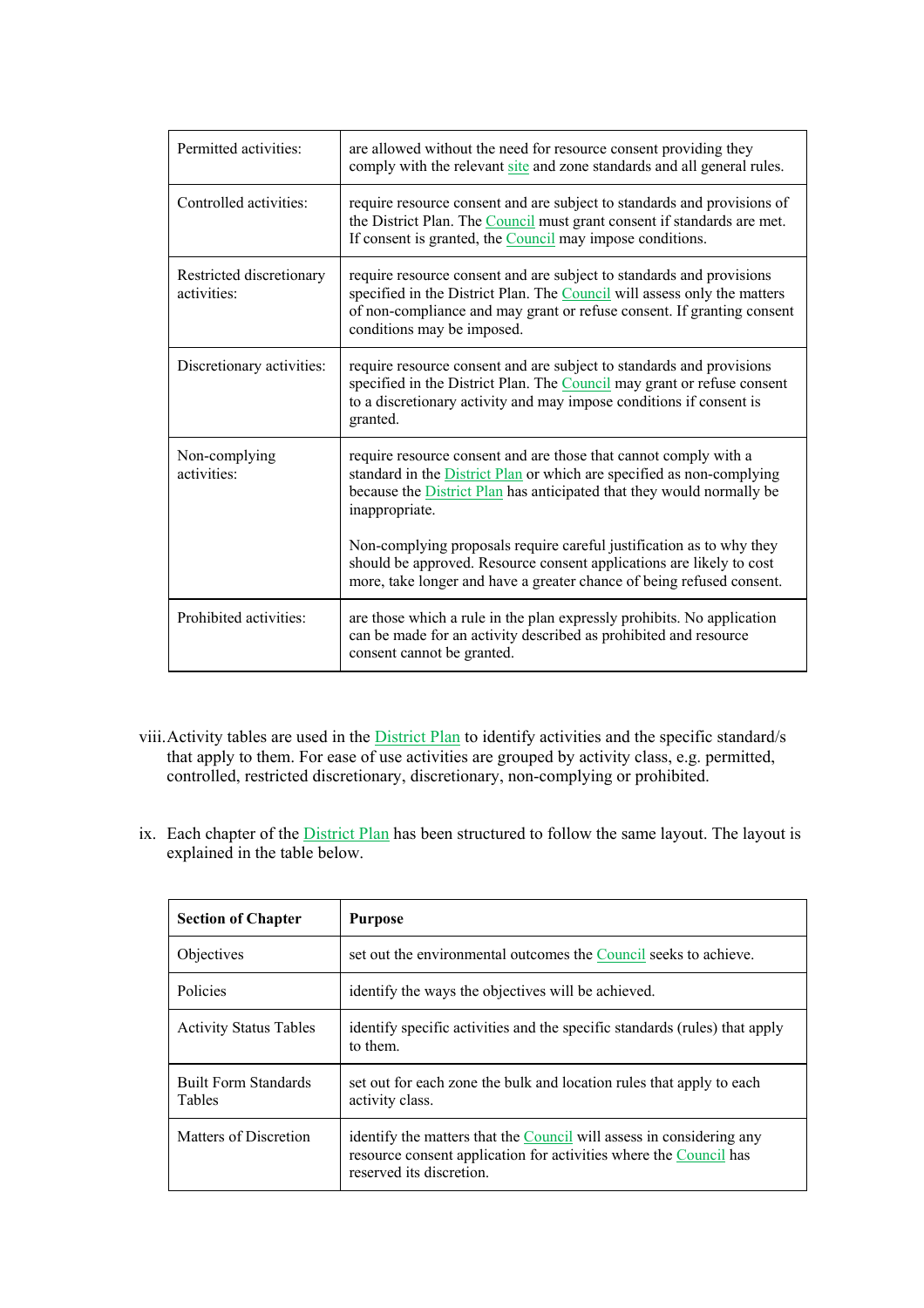#### **1.5.3 How to use the District Plan**

- a. To determine if an activity is provided for by the Plan, or is provided for in a certain area, users of the Plan should take the following steps:
	- i. Step 1 Check the zone that applies
		- A. Check the Planning Maps to locate the property and determine its zoning.
	- ii. Step 2 Confirm if any notation, overlay or designation applies
		- A. Use the Planning Maps to confirm whether the property has any special feature or designation on it.
	- iii. Step 3 Confirm the activity status
		- A. Go to the relevant chapters for the zone that the property is located in. Check for any special feature or designation that applies and for any general rules that apply. Refer to the abbreviations and definitions in Chapter 2 for assistance to interpret those rules, where linked by orange and green font respectively and underlined text.
		- B. Check the Activity Status Table and the Built Form Standards for the activity you wish to undertake. Every activity will be indicated as being either a permitted, controlled, restricted discretionary, discretionary, non-complying or prohibited activity. Refer to the abbreviations and definitions in Chapter 2 for assistance to interpret those rules, where linked by underlined text.
		- C. Read the Activity Specific Standards and the Built Form Standards that apply to your activity.
		- D. Determine the activity class.
		- E. If your activity is permitted you can proceed without obtaining resource consent.
	- iv. Step 4 Apply for resource consent
		- A. If your activity is classified as controlled, restricted discretionary, discretionary, or non-complying you will need to apply to the Council for a resource consent.
		- B. If your activity is classified as restricted discretionary or discretionary the District Plan provides guidance on the matters of discretion that the Council will apply in its consideration of the resource consent application. Consideration is also given to the Plan's objectives and policies.
		- C. Applications for resource consents must be made in writing to the Council. Application forms, and information brochures detailing the information that must accompany an application, are available from Council offices or online at the Council's website. Fees are payable.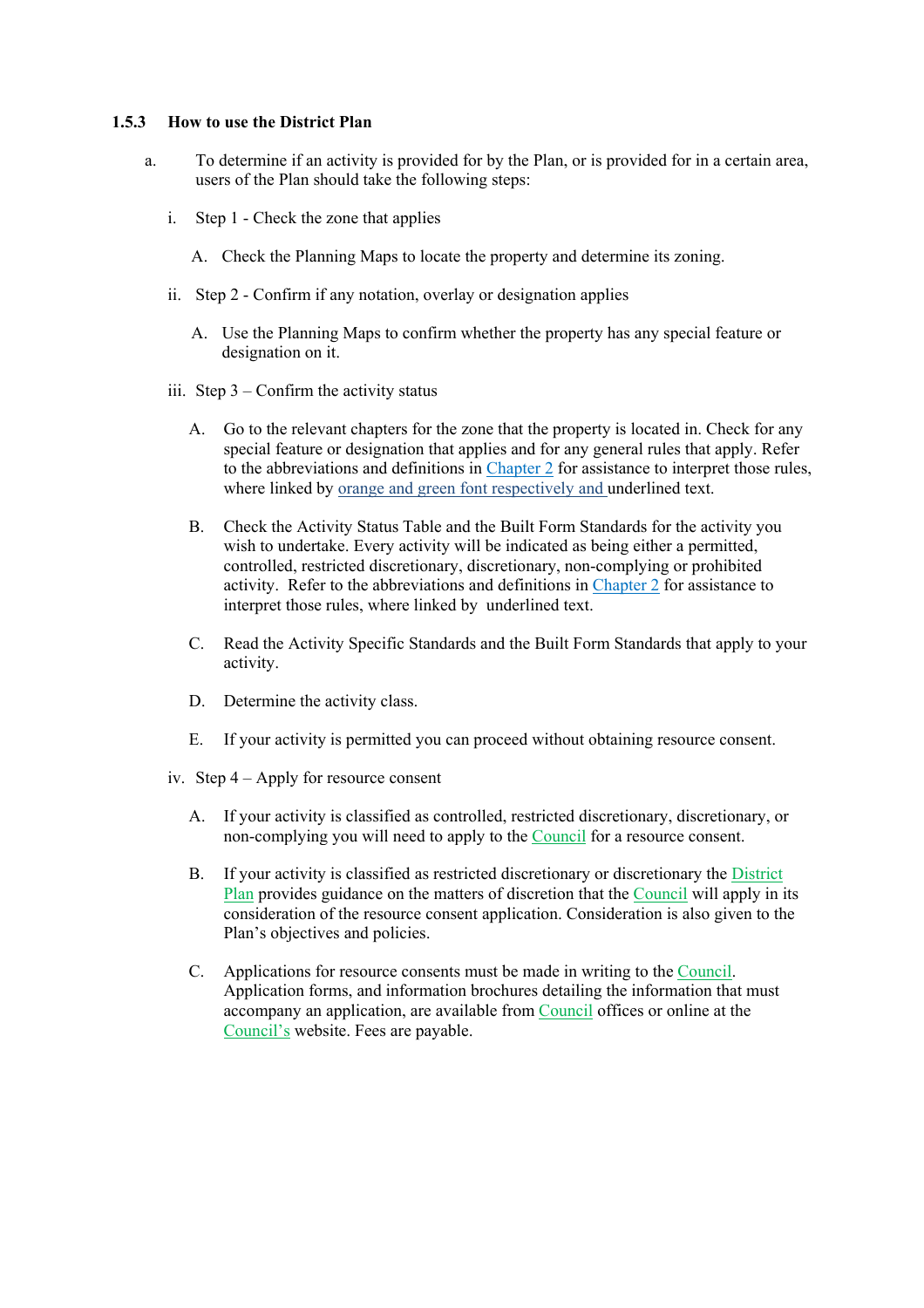### **1.6 APPENDICES**

### **Appendix 1.6.1 Schedule 71 Statutory Acknowledgement for Wairewa (Lake Forsyth)**

#### **Statutory area**

The statutory area to which this statutory acknowledgement applies is the lake known as Wairewa (Lake Forsyth), the location of which is shown on Allocation Plan MD 45 (SO 19839).

#### **Preamble**

Under section 206, the Crown acknowledges Te Rūnanga o Ngāi Tahu's statement of Ngāi Tahu's cultural, spiritual, historic, and traditional association to Wairewa, as set out below.

#### **Ngāi Tahu association with Wairewa**

Wairewa is one of the lakes referred to in the tradition of "Ngā Puna Wai Karikari o Rākaihautū" which tells how the principal lakes of Te Wai Pounamu were dug by the rangatira (chief) Rākaihautū. Rākaihautū was the captain of the canoe, Uruao, which brought the tribe, Waitaha, to New Zealand. Rākaihautū beached his canoe at Whakatū (Nelson). From Whakatū, Rākaihautū divided the new arrivals in two, with his son taking one party to explore the coastline southwards and Rākaihautū taking another southwards by an inland route. On his inland journey southward, Rākaihautū used his famous kō (a tool similar to a spade) to dig the principal lakes of Te Wai Pounamu, including Wairewa.

There are place names connected with Wairewa which evoke earlier histories. One example is the mountain which Wairewa lies in the lee of, "Te Upoko o Tahu Mataa". This name refers to the Ngāi Tahu ancestor Tahu Mataa who lived and fought in Hawkes Bay. Like many other lakes, Wairewa was occupied by a taniwha called Tū Te Rakiwhānoa, whose origins stem back to the creation traditions.

For Ngāi Tahu, traditions such as this represent the links between the cosmological world of the gods and present generations, these histories reinforce tribal identity and solidarity, and continuity between generations, and document the events which shaped the environment of Te Wai Pounamu and Ngāi Tahu as an iwi.

The local hapū of this region is Ngāti Irakehu. Irakehu was the descendant of Mako, the Ngāi Tuhaitara chief who took Banks Peninsula with his cohort, Moki. Tradition has it that both Moki and Mako are buried near Wairewa. Poutaiki and Ōtūngākau are two principal urupā associated with Wairewa. Urupā are the resting places of Ngāi Tahu tūpuna and, as such, are the focus for whānau traditions. These are places holding the memories, traditions, victories and defeats of Ngāi Tahu tūpuna, and are frequently protected by secret locations.

Wairewa has been used by the descendants of Rākaihautū ever since it was formed. It is famous for the tuna (eels) that it holds and which migrate out to the sea in the autumn months. Ngāi Tahu gather here annually to take the tuna.

The tūpuna had considerable knowledge of whakapapa, traditional trails and tauranga waka, places for gathering kai and other taonga, ways in which to use the resources of the lake, the relationship of people with the lake and their dependence on it, and tikanga for the proper and sustainable utilisation of resources. All of these values remain important to Ngāi Tahu today.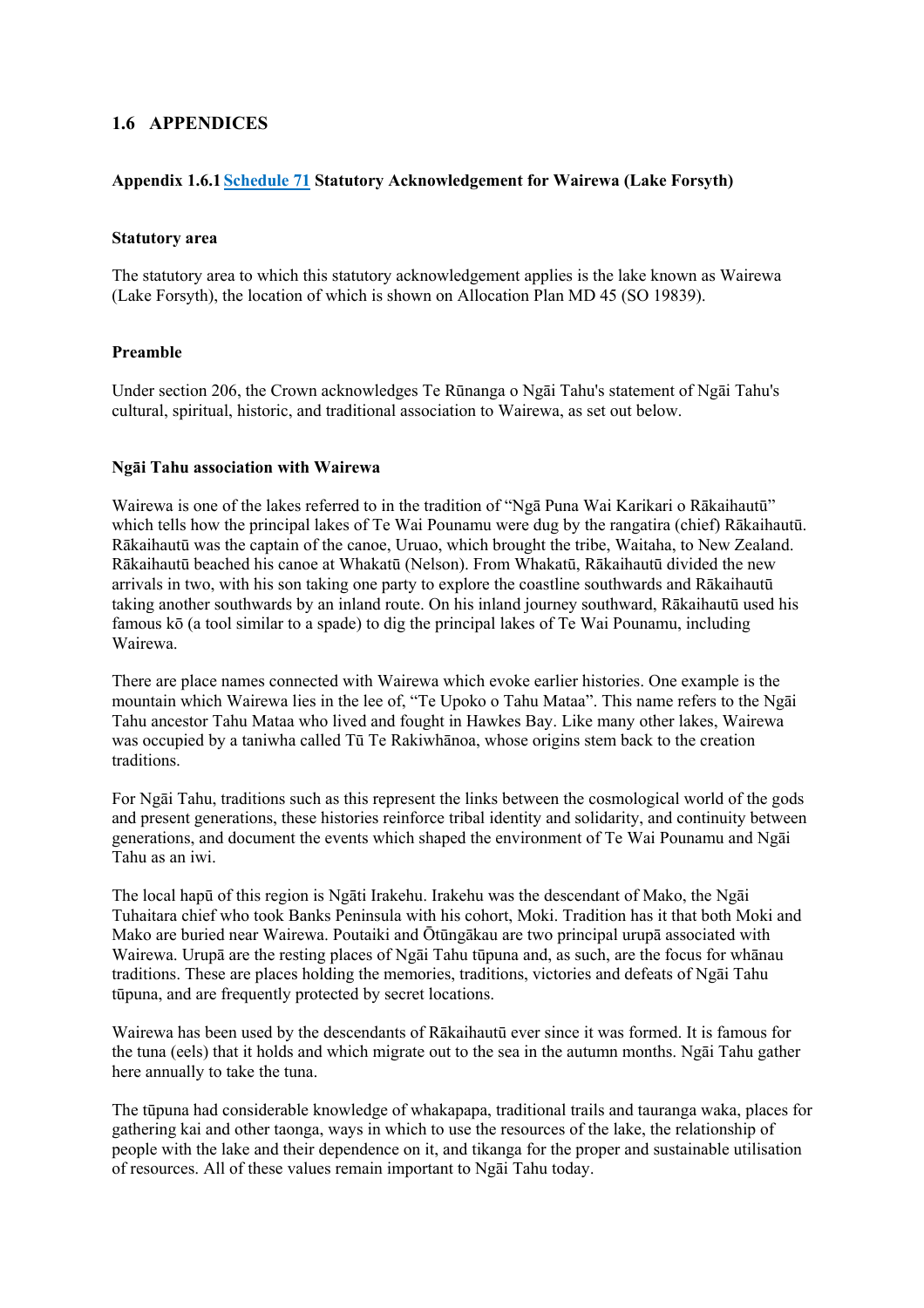The mauri of Wairewa represents the essence that binds the physical and spiritual elements of all things together, generating and upholding all life. All elements of the natural environment possess a life force, and all forms of life are related. Mauri is a critical element of the spiritual relationship of Ngāi Tahu Whānui with the lake.

### **Purposes of statutory acknowledgement**

Pursuant to section 215, and without limiting the rest of this schedule, the only purposes of this statutory acknowledgement are —

- a. to require that consent authorities forward summaries of resource consent applications to Te Rūnanga o Ngāi Tahu as required by regulations made pursuant to section 207 (clause 12.2.3 of the deed of settlement); and
- b. to require that consent authorities, the Historic Places Trust, or the Environment Court, as the case may be, have regard to this statutory acknowledgement in relation to Wairewa, as provided in sections 208 to 210 (clause 12.2.4 of the deed of settlement); and
- c. to empower the Minister responsible for management of Wairewa or the Commissioner of Crown Lands, as the case may be, to enter into a Deed of Recognition as provided in section 212 (clause 12.2.6 of the deed of settlement); and
- d. to enable Te Rūnanga o Ngāi Tahu and any member of Ngāi Tahu Whānui to cite this statutory acknowledgement as evidence of the association of Ngāi Tahu to Wairewa as provided in section 211 (clause 12.2.5 of the deed of settlement).

### **Limitations on effect of statutory acknowledgement**

Except as expressly provided in sections 208 to 211, 213, and 215, —

- a. this statutory acknowledgement does not affect, and is not to be taken into account in, the exercise of any power, duty, or function by any person or entity under any statute, regulation, or bylaw; and
- b. without limiting paragraph a., no person or entity, in considering any matter or making any decision or recommendation under any statute, regulation, or bylaw, may give any greater or lesser weight to Ngāi Tahu's association to Wairewa (as described in this statutory acknowledgement) than that person or entity would give under the relevant statute, regulation, or bylaw, if this statutory acknowledgement did not exist in respect of Wairewa.

Except as expressly provided in this Act, this statutory acknowledgement does not affect the lawful rights or interests of any person who is not a party to the deed of settlement.

Except as expressly provided in this Act, this statutory acknowledgement does not, of itself, have the effect of granting, creating, or providing evidence of any estate or interest in, or any rights of any kind whatsoever relating to, Wairewa.

### **Appendix 1.6.2 Schedule 71 Statutory Acknowledgement for Te Tai o Mahaanui (Selwyn-Banks Peninsula Coastal Marine Area)**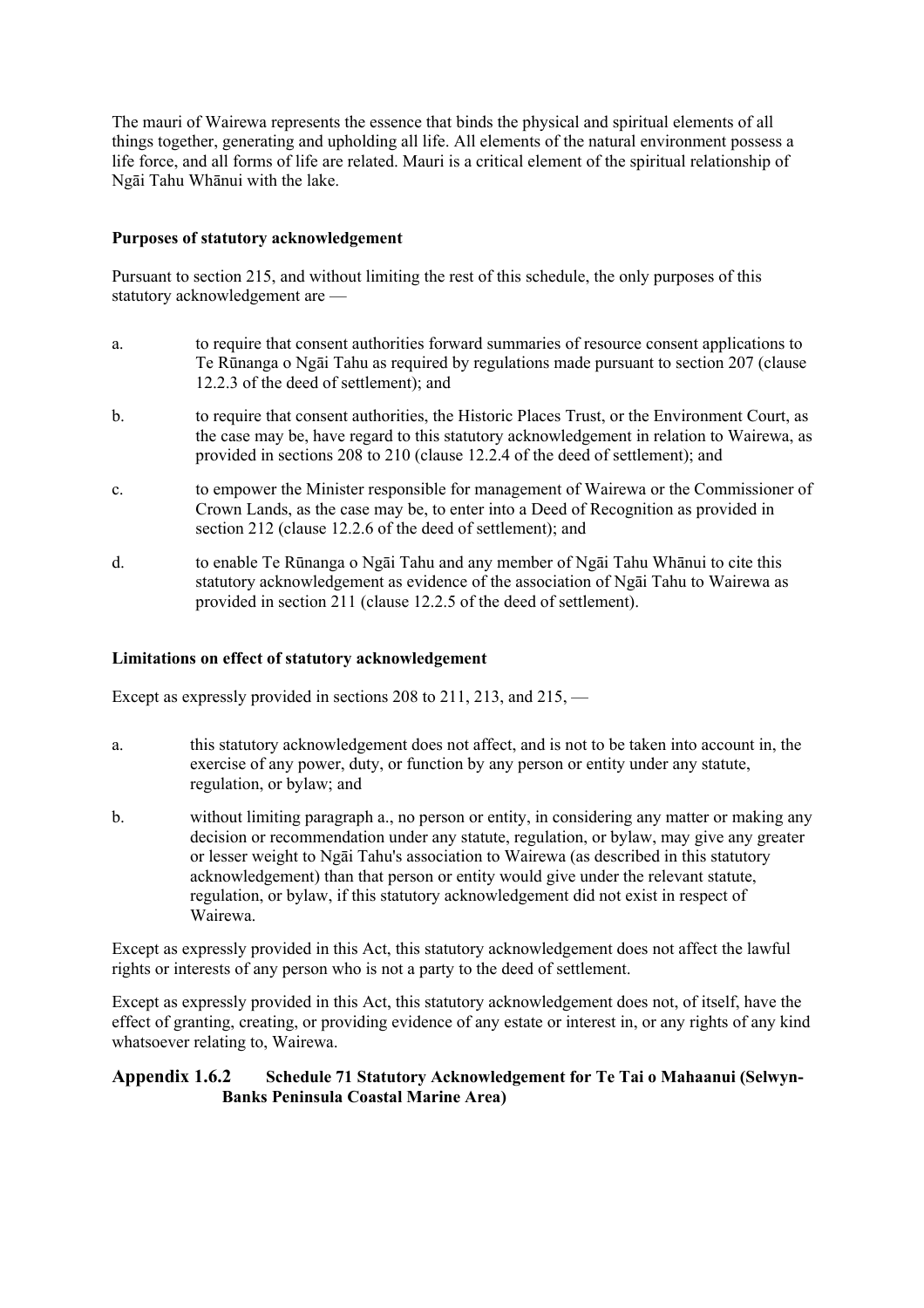#### **Statutory area**

The statutory area to which this statutory acknowledgement applies is Te Tai o Mahaanui (Selwyn – Banks Peninsula Coastal Marine Area), the Coastal Marine Area of the Selwyn – Banks Peninsula constituency of the Canterbury region, as shown on SO Plan 19407, Canterbury Land District as shown on Allocation Plan NT 505 (SO 19901).

### **Preamble**

Under section 313, the Crown acknowledges Te Rūnanga o Ngāi Tahu's statement of Ngāi Tahu's cultural, spiritual, historic, and traditional association to Te Tai o Mahaanui as set out below.

### **Ngāi Tahu association with Te Tai o Mahaanui**

The formation of the coastline of Te Wai Pounamu relates to the tradition of Te Waka o Aoraki, which foundered on a submerged reef, leaving its occupants, Aoraki and his brothers, to turn to stone. They are manifested now in the highest peaks in the Kā Tiritiri o Te Moana (the Southern Alps). The bays, inlets, estuaries and fiords which stud the coast are all the creations of Tū Te Rakiwhānoa, who took on the job of making the island suitable for human habitation.

The naming of various features along the coastline reflects the succession of explorers and iwi (tribes) who travelled around the coastline at various times. The first of these was Māui, who fished up the North Island, and is said to have circumnavigated Te Wai Pounamu. In some accounts the island is called Te Waka a Māui in recognition of his discovery of the new lands, with Rakiura (Stewart Island) being Te Puka a Māui (Māui's anchor stone). A number of coastal place names are attributed to Māui, particularly on the southern coast.

There are a number of traditions relating to Te Tai o Mahaanui. One of the most famous bays on the Peninsula is Akaroa, the name being a southern variation of the word "Whangaroa". The name refers to the size of the harbour. As with all other places in the South Island, Akaroa placenames recall the histories and traditions of the three tribes which now make up Ngāi Tahu Whānui: Waitaha, Ngāti Mamoe and Ngāi Tahu.

Waitaha traditions tell that after Rākaihautū had dug the southern lakes with his kō (a tool similar to a spade)—Tūwhakarōria—he and his son, Rokohouia, returned to Canterbury with their people. On the return, Rākaihautū buried his kō (a tool similar to a spade) on a hill overlooking the Akaroa harbour. That hill was called Tuhiraki (Bossu). Rākaihautū remained in this region for the rest of his life.

For Ngāi Tahu, traditions such as these represent the links between the cosmological world of the gods and present generations. These histories reinforce tribal identity and solidarity, and continuity between generations, and document the events which shaped the environment of Te Wai Pounamu and Ngāi Tahu as an iwi.

Because of its attractiveness as a place to establish permanent settlements, including pā (fortified settlements), the coastal area was visited and occupied by Waitaha, Ngāti Mamoe and Ngāi Tahu in succession, who through conflict and alliance, have merged in the whakapapa (genealogy) of Ngāi Tahu Whānui. Battle sites, urupā and landscape features bearing the names of tūpuna (ancestors) record this history. Prominent headlands, in particular, were favoured for their defensive qualities and became the headquarters for a succession of rangatira and their followers.

Ngāi Tahu connections to Akaroa came after the settling of Kaiapoi Pā in North Canterbury. Akaroa harbour was soon allocated to a number of chiefs by Tūrākautahi of Kaiapoi. One chief, Te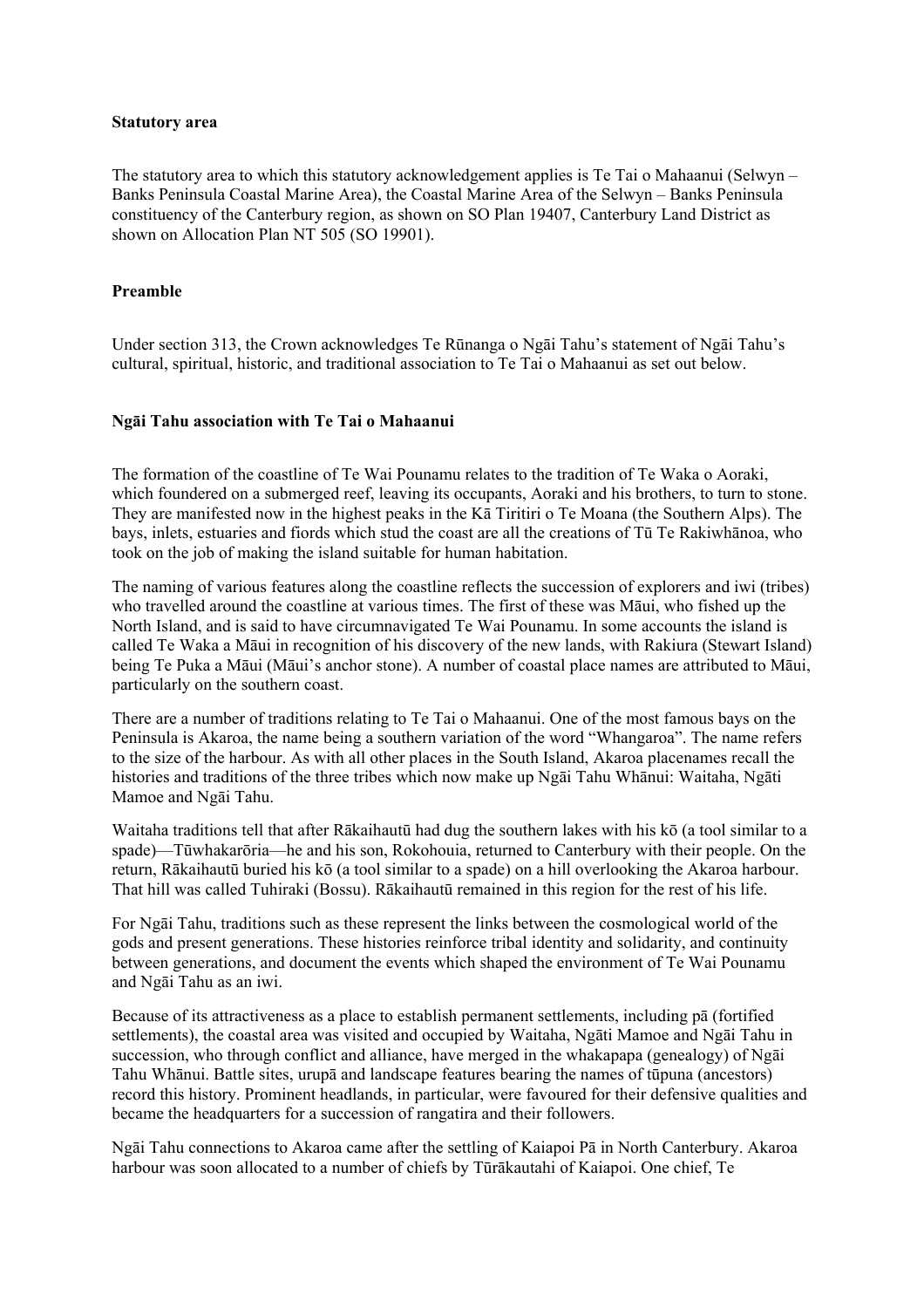Ruahikihiki, settled at Whakamoa near the Akaroa Heads at the south east end of the harbour. Te Ruahikihiki fell in love with the elder sister of his wife, Hikaiti. As it was customary at that time for chiefs to have several wives, Te Ruahikihiki took the elder sister, Te Ao Taurewa, as his wife.

Hikaiti fell into a deep depression and resolved to kill herself. She arose early in the morning, combed her hair and wrapped her cloak tightly around herself. She went to the edge of the cliff where she wept and greeted the land and the people of her tribe. With her acknowledgements made, she cast herself over the cliff where she was killed on the rocks. The body remained inside the cloak she had wrapped around herself. This place became known as Te Tarere a Hikaiti (the place where Hikaiti leapt). After a long period of lamentation, Te Ruahikihiki and his people moved to the south end of Banks Peninsula to Te Waihora (Lake Ellesmere).

Another one of the senior chiefs within the Akaroa harbour was Te Ake whose hapū was Ngāi Tuhaitara. Ōtokotoko was claimed by Te Ake when he staked his tokotoko (staff) at that end of the bay. Te Ake's daughter, Hine Ao, is now represented as a taniwha that dwells with another taniwha, Te Rangiorahina, in a rua (hole) off Opukutahi Reserve in the Akaroa Harbour. Hine Ao now carries the name Te Waahine Marukore. These taniwha act as (kaitiaki) guardians for local fishermen.

The results of the struggles, alliances and marriages arising out of these migrations were the eventual emergence of a stable, organised and united series of hapū located at permanent or semi-permanent settlements along the coast, with an intricate network of mahinga kai (food gathering) rights and networks that relied to a large extent on coastal resources.

The whole of the coastal area offered a bounty of mahinga kai, including a range of kaimoana (sea food); sea fishing; eeling and harvest of other freshwater fish in lagoons and rivers; marine mammals providing whale meat and seal pups; waterfowl, sea bird egg gathering and forest birds; and a variety of plant resources, including harakeke (flax), fern and tī root.

The coast was also a major highway and trade route, particularly in areas where travel by land was difficult. Travel by sea between settlements and hapū was common, with a variety of different forms of waka, including the southern waka hunua (double-hulled canoe) and, post-contact, whale boats plying the waters continuously. Hence tauranga waka occur up and down the coast in their hundreds and wherever a tauranga waka is located there is also likely to be a nohoanga (settlement), fishing ground, kaimoana resource, rimurapa (bull kelp) with the sea trail linked to a land trail or mahinga kai resource. The tūpuna had a huge knowledge of the coastal environment and weather patterns, passed from generation to generation. This knowledge continues to be held by whānau and hapū and is regarded as a taonga. The traditional mobile lifestyle of the people led to their dependence on the resources of the coast.

Numerous urupā are being exposed or eroded at various times along much of the coast. Water burial sites on the coast, known as waiwhakaheketūpāpaku, are also spiritually important and linked with important sites on the land. Places where kaitāngata (the eating of those defeated in battle) occurred are also wāhi tapu. Urupā are the resting places of Ngāi Tahu tūpuna and, as such, are the focus for whānau traditions. These are places holding the memories, traditions, victories and defeats of Ngāi Tahu tūpuna, and are frequently protected in secret locations.

The mauri of the coastal area represents the essence that binds the physical and spiritual elements of all things together, generating and upholding all life. All elements of the natural environment possess a life force, and all forms of life are related. Mauri is a critical element of the spiritual relationship of Ngāi Tahu Whānui with the coastal area.

Purposes of statutory acknowledgement

Pursuant to section 215 and without limiting the rest of this schedule, the only purposes of this statutory acknowledgement are—